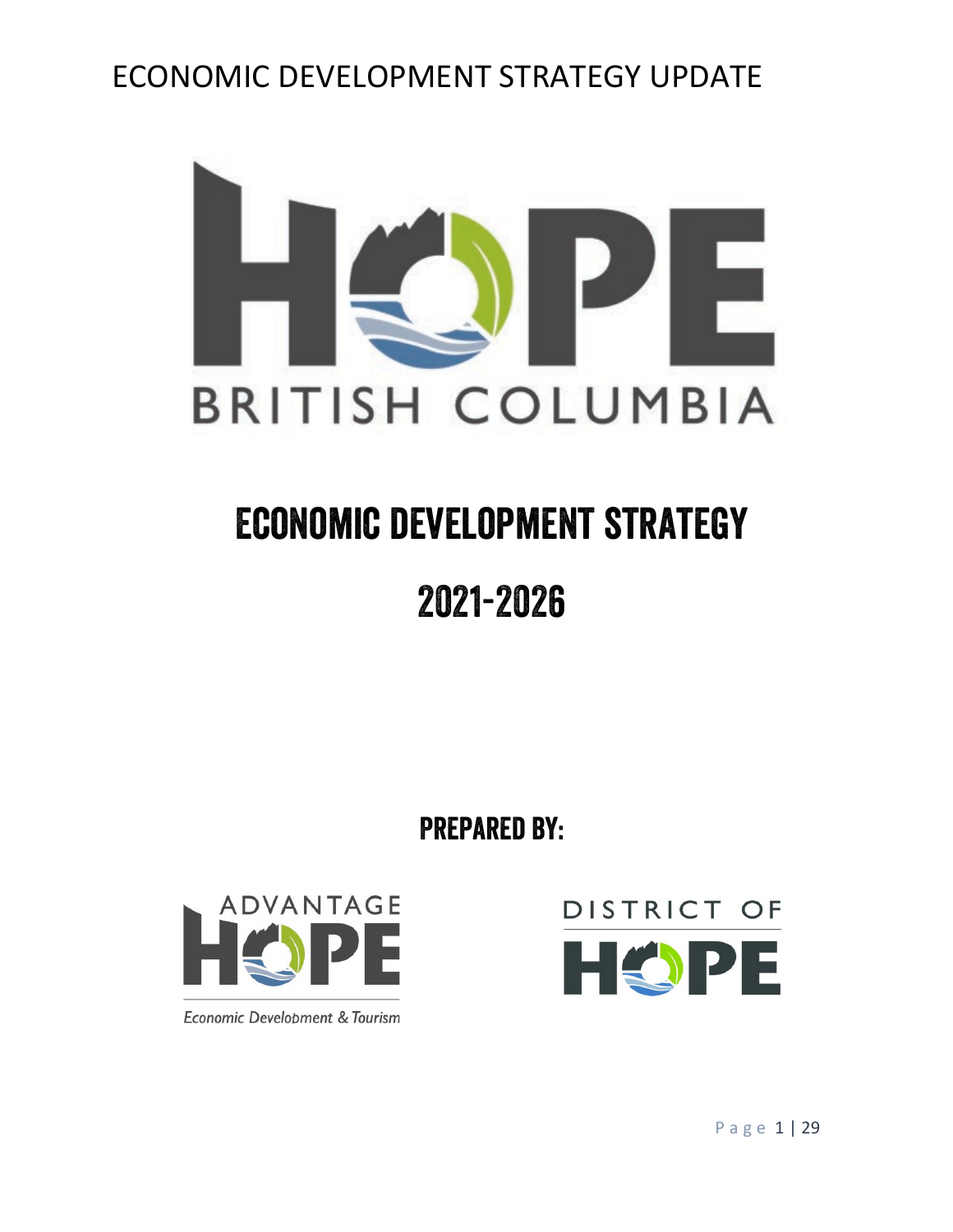## **Table of Contents**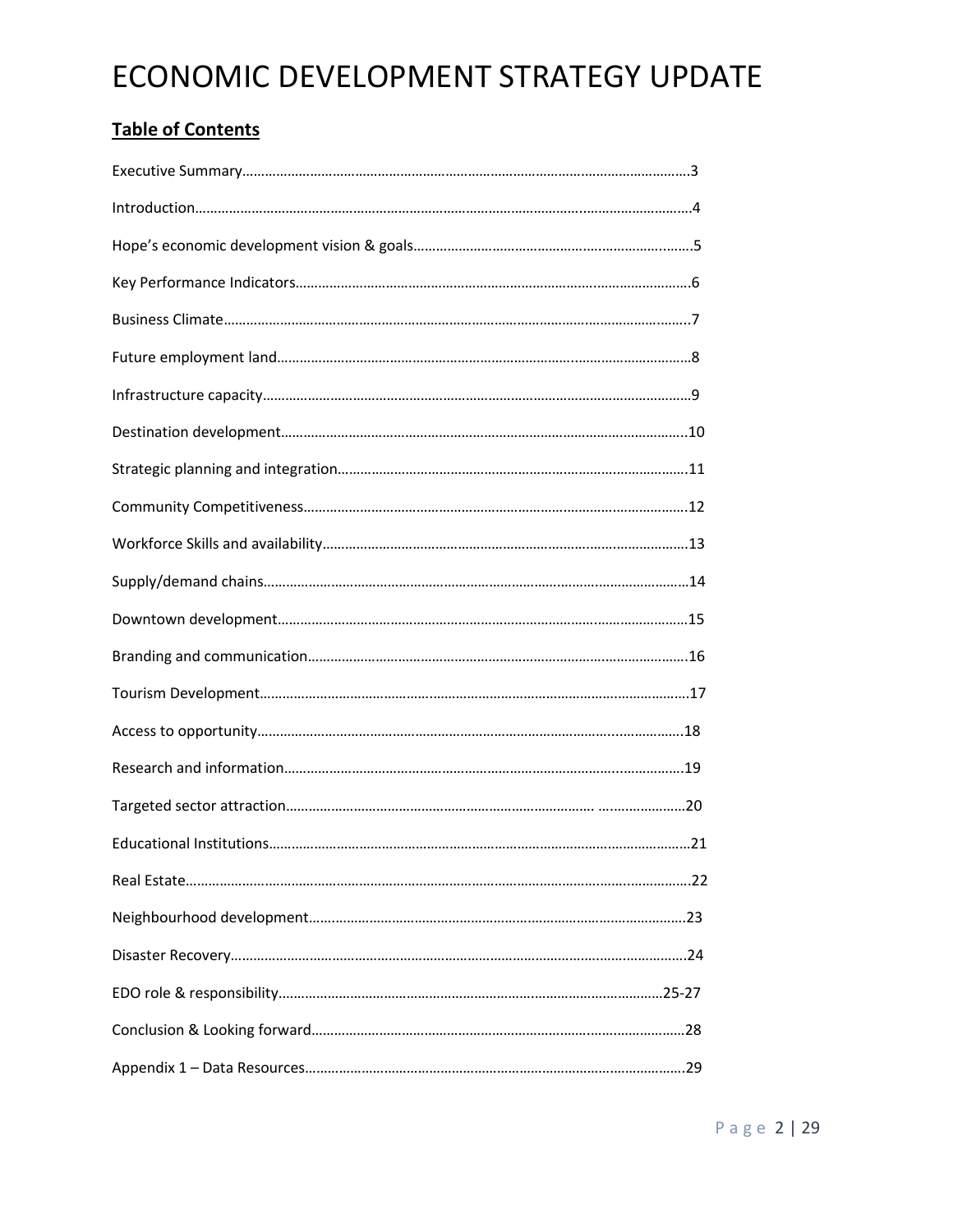### **EXECUTIVE SUMMARY**

In 2008, the Council of the District of Hope created the Economic Development Strategy Steering Committee to oversee completion and execution of a new economic development plan for the District. Lions Gate consulting was engaged for this assignment, which resulted in the 2009 District of Hope Economic Development Plan.

Execution of the 2009 plan saw the formation of the Hope Business and Development Society, which was rebranded in 2011 as AdvantageHOPE. In 2014, AdvantageHOPE became the contractor for the operation of the Visitor Centre and incorporated tourism development under the umbrella of AdvantageHOPE. Creation of a single agency to oversee economic development and tourism initiatives was a strategic priority that had been identified in the 2009 plan.

In April 2015, Council identified new strategic priorities, envisioning Hope promoting a business-friendly atmosphere, having a diverse economy, becoming a recognized tourism destination, and improving the image of the downtown core. Council identified an updated Economic Development Plan as one of its top five priorities and, as a result, Terms of Reference for the update were adopted in June 2015.

The 2016-2021 Economic Development Strategy Update was the result of the update process, which included participation from AdvantageHOPE and the District of Hope. The update body held several committee meetings, reviewed public feedback garnered through the Official Community Plan update process, and held a public input session to come up with the updated strategy.

In October 2019, the Province of British Columbia approved AdvantageHOPE to start the collection of the Municipal Regional District Tax, and to be officially designated a Designated Destination Marketing Organization known as Hope, Cascades, and Canyons. The approval of this tax collection along with the approval by Council to increase AdvantageHOPE's annual funding enables AdvantageHOPE to now employ (full time) both an Executive Director and an Economic Development Officer.

This 2021-2026 Economic Development Strategy is the result of the update process, which included participation from AdvantageHOPE and the District of Hope. A diverse community outreach effort was achieved through the 2020 Business Walk where all businesses were asked to give feedback and suggestions on the priorities that they would like to see in the 2021-2026 Economic Development Strategy.

This updated Economic Development Strategy will provide the basis from which AdvantageHOPE's annual workplans for the next 5-6 years will be created. This document will promote collaboration between AdvantageHOPE and the District of Hope and continue to improve the overall quality of life and economic growth of the community.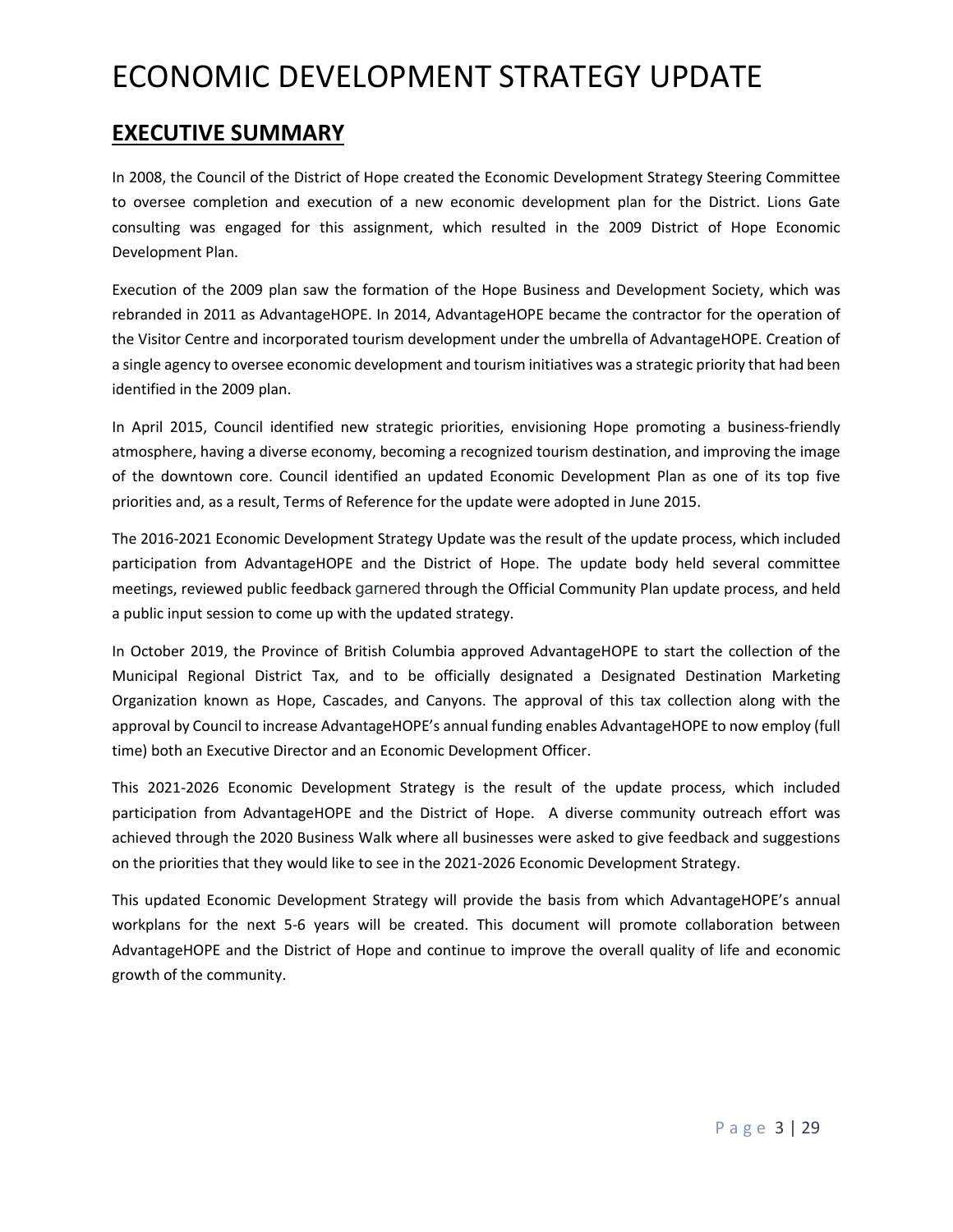## **Introduction**

What is local economic development?

Hope's local economic development (LED) is a process by which public sector, businesses, and civil society work collectively to create better conditions for economic growth and employment generation. Its purpose is to build up the economic capacity of a local area to improve its economic future and quality of life.

Local economic development that is successful focuses on enhancing competitiveness, increasing sustainable growth, and ensuring that growth is inclusive.

The term **LOCAL** in this definition signifies that LED involves building the economic strength of a local area by optimising local resources and capacities; engaging the prime movers or driving forces as economic stakeholders in our community and municipality, singly or collectively; and ensuring that the approach is area-based. Although the focus is local, there are links to regional, provincial, and federal alignment.

The **ECONOMIC** in LED drives home the importance of identifying and seizing business opportunities, supporting entrepreneurial initiatives, facilitating market access, and creating a climate conducive to investment and business activity.

The term **DEVELOPMENT** emphasizes that LED is holistic; it covers not only the economic dimension but also includes social, politico-administrative, and cultural aspects. The quality and direction of growth is as important as the amount of growth. Sustainable development is at the heart of LED, which means satisfying the needs of the present generation without sacrificing the future of succeeding ones.

Given those features of Local Economic Development, the purpose of this economic development plan is to create a roadmap for the District and its partners (private, non-profit, public sector) illustrating how they can work together on initiatives that enhance investments in employment-generating activities.

This updated strategy included input from:

### **AdvantageHOPE Board representatives**

Tina Piszar – Board Chair, Rod Peters – Vice Chair, Gina Bennett – Director, Lynne Marvel – Director, Mark Glentworth -- Director, Margaret Stubson – Director, Monica Florence, Scott Medlock – District Liaison, Dusty Smith – District Liaison

### **Staff representative**

Executive Director, Shannon Jones.

### **District of Hope**

Chief Administrative Officer, John Fortolozky.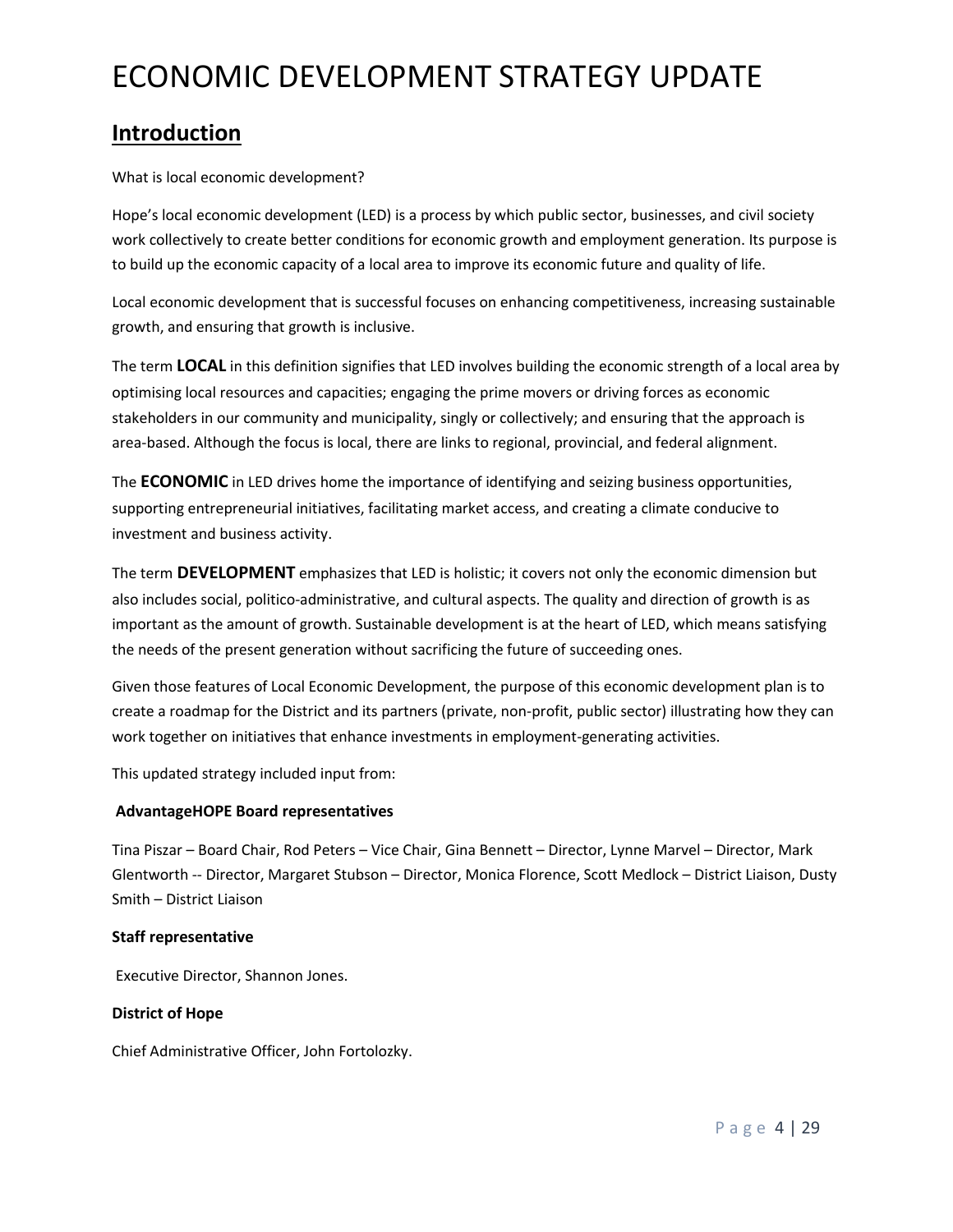### **HOPE'S ECONOMIC DEVELOPMENT VISION & GOALS**

### **Our Vision**

Leading economic development in a vibrant community with an exceptional quality of life.

### **Purpose**

- 1. Foster and develop a sustainable and diversified local economy for Hope and the surrounding region.
- 2. Promote Hope, Cascades and Canyons as the best place to live, invest, relocate, and do business.
- 3. Foster regional economic development initiatives.
- 4. Foster a viable economic development office with broad community input.
- 5. Develop strategies and programs to encourage marketing opportunities and new investment beneficial to the economy.
- 6. Work with the Tourism Advisory Committee (TAC) to promote tourism initiatives.

### **GOALS**

- **Population Growth** that can sustain the service needs of residents and the work force needs of the local businesses.
- A base of **sustainable jobs** that will allow residents to earn a reasonable living within the community.
- Protection of the **quality-of-life** attributes that have made Hope an attractive place to live.
- A **diversified economic base** that can meet the local budgetary needs and improve District finances.
- Promotion of a **business-friendly** atmosphere that fosters growth and development and helps to balance the municipal tax load.
- Recognition as a provincial **tourism destination,** increasing sources of sustainable revenue to the community.
- Development of a **vibrant downtown core** that will attract residents and visitors and build a greater sense of community pride.

Focusing on our residents and their quality of life empowers our local stakeholders to achieve their desired economic growth.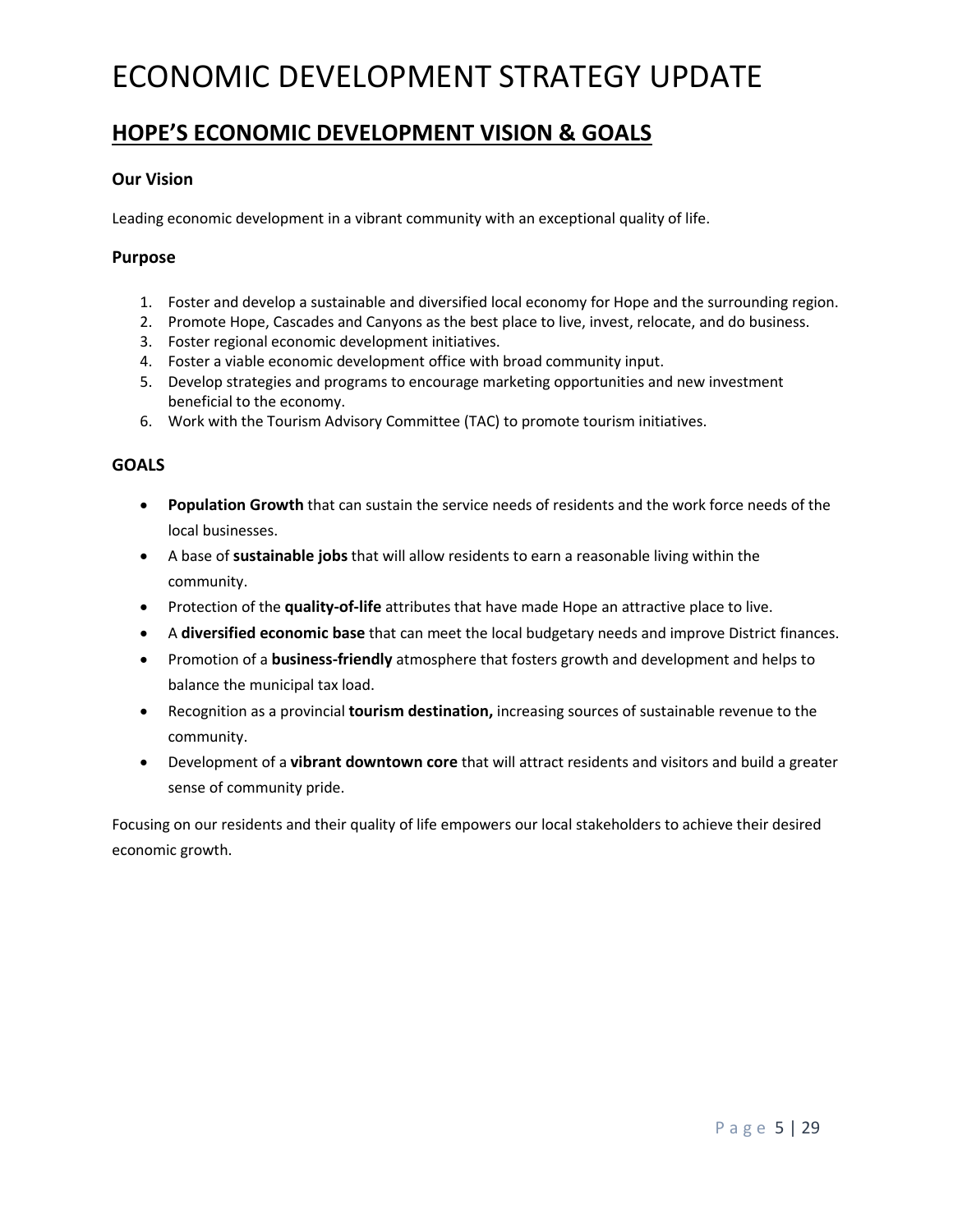## **KEY PROFORMANCE INDICATORS**

To gauge AdvantageHOPE's ability to obtain the 2021-2026 Economic Development Strategy goals we have identified the following **KEY PERFORMANCE INDICATORS.** This information will be collected from the District of Hope, AdvantageHOPE, the annual Hope Business Walk, & Census.

**(KPI's** refer to a set of quantifiable measurements used to gauge an organization's overall long-term performance as well as the community's economic growth).

| <b>KPI</b>                            | 2021 | 2026 |
|---------------------------------------|------|------|
| <b>Workforce</b>                      |      |      |
| New businesses opened                 |      |      |
| Jobs created - full time              |      |      |
| New business investment               |      |      |
| attracted                             |      |      |
| <b>Business closures</b>              |      |      |
| Jobs maintained                       |      |      |
| Jobs created - part time              |      |      |
| Unemployment rate                     |      |      |
| Average salary/wage offered -         |      |      |
| new businesses                        |      |      |
| Average family income                 |      |      |
| <b>District of Hope</b>               |      |      |
| <b>Building permits -Commercial</b>   |      |      |
| Building permits - Institutional      |      |      |
| <b>Building permits - Residential</b> |      |      |
| Commercial vacancy rates              |      |      |
| Retail Vacancy rate                   |      |      |
| Municipal tax                         |      |      |
| Population                            |      |      |
| <b>Business enhancements</b>          |      |      |
| <b>AdvantageHOPE</b>                  |      |      |
| Number of project files open          |      |      |
| Inquiries received                    |      |      |
| Funding granted                       |      |      |
| Volunteer base                        |      |      |
| <b>Education</b>                      |      |      |
| <b>School Enrollment</b>              |      |      |
| UFV programs offered locally          |      |      |

**The economic development strategies identified and discussed throughout the rest of this document are organized by their respective areas of focus.**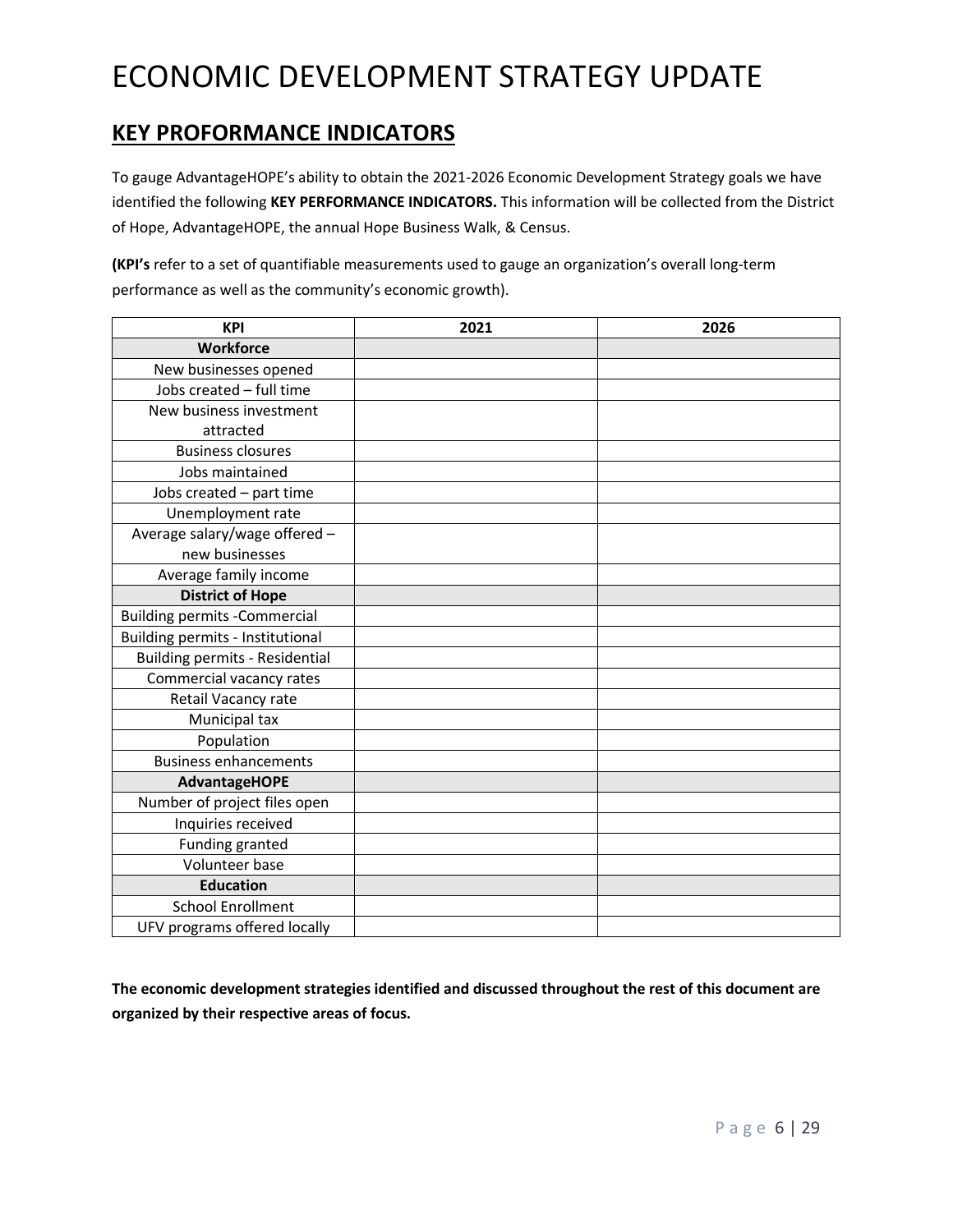## **BUSINESS CLIMATE**

The business climate is the economic and professional environment surrounding an industry or group of business enterprises. This includes the government and political attitude toward such businesses, their support for labour organizations, and their financial stability, among other aspects.

Business climate is affected by major cost factors (e.g. land, labour, taxes, regulations) and non-cost factors (e.g. quality of life, attitudes toward business). Components that can be controlled locally include: the flexibility of the development approval process, construction costs, operating costs, access to infrastructure, availability of capital, and the quality of the local labour force. Business climate is important because it affects how companies inside and outside the community perceive business and financial risk and, as such, it will affect investment flows and job-creating activities.

A positive business climate is fundamental for Hope. It is a necessary precondition not just for new business attraction, but for the expansion of existing businesses as well. A better understanding and outlook provided to local stakeholders regarding development is also likely to result in an expansion of new investment from within the community.

### **Strategies**:

**A.1.** Educate local stakeholders on the tools that are now available for up-to-date information on market opportunities through advantagehope.ca.

**A.2.** Establish reasonable benchmarks for the industrial and commercial development fees (permits, hookups, improvements), development approval times and mill rates.

**A.3.** Develop supportive bylaws for new and emerging targeted sector opportunities (light & green industry, a variety of reasonable uses in zoning bylaws)

**A.4.** Research and advocate for a development incentive for commercial land in the Silver Creek area.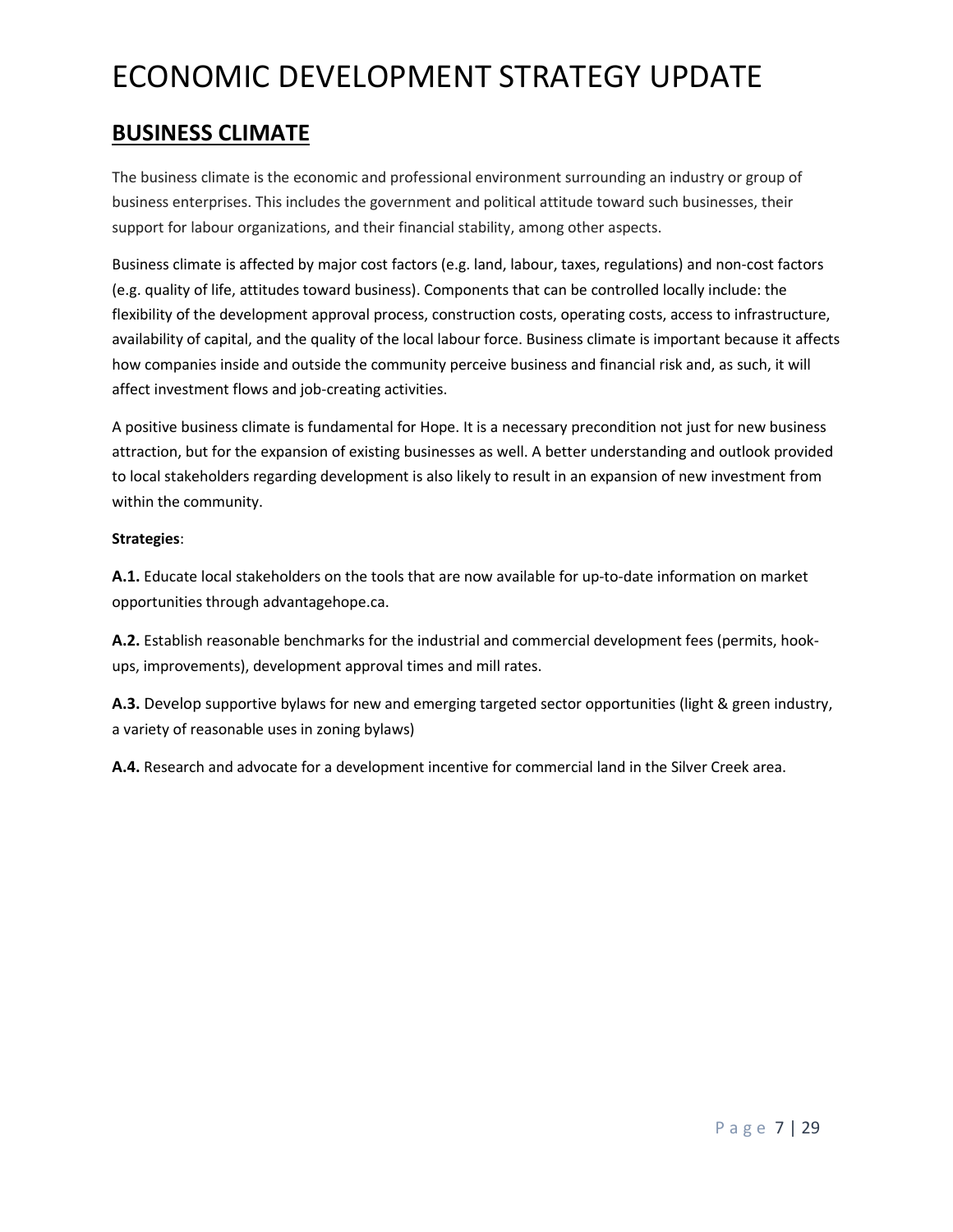### **FUTURE EMPLOYMENT LAND**

In order to build diversity in the local economic base, it will be important to ensure a ready supply of serviced industrial land to meet the demand as it arrives. The current market for industrial land in Hope is not strong, however it is expected to grow as it is being driven by demand in the Lower Fraser Valley and Metro Vancouver. Hope offers a major cost advantage over neighbouring communities to the west.

The Agriculture and Business Land Use Analysis (Arlington Group 2009) concluded that there is a large supply of land designated for industrial use in Hope, and that this supply far exceeds current demand. However, it was also acknowledged that a lack of municipal services to Flood-Hope Road and suitably sized properties in the downtown core limit and restrict much of the potential growth.

Hope needs to lead the preparation of useable, industrial land so that conditions are optimal for getting supply into the market when the demand arises. Once the identified land is market ready, a marketing campaign needs to be developed that attracts potential investment to Hope through the assurance that Hope presents a viable option as an industrial location.

In addition, new employment driven by industrial land development will also increase residential housing demand, so workforce housing lands should also be identified and made available to satisfy anticipated demand growth.

### **Strategies**:

**B.1.** Monitor demand for developable industrial land in the Fraser Valley so that a market-ready supply of land can be available to meet the demand when it arrives.

**B.2.** Provide more Flood-Hope services

**B.3.** Workforce housing lands: identify & advocate for workforce housing and expansion on rental inventory

**B.4.** Advocate for the viability of a rental zone in the zoning bylaws

**B.5**. Advocate for the District of Hope to complete a Future Employment Land Survey

**B.6.** Produce a "Proud to Invest in Hope, B.C" investment package.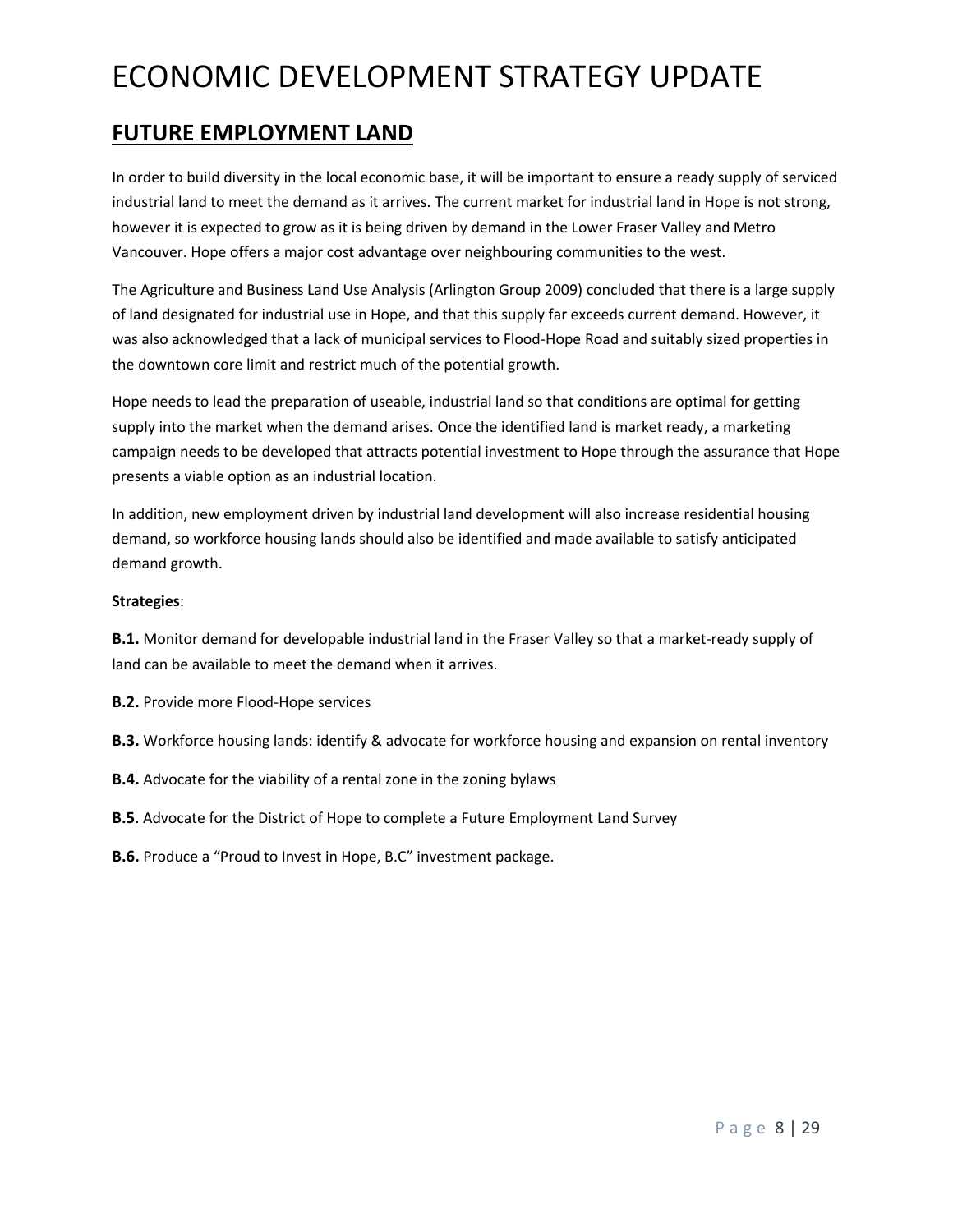## **INFRASTRUCTURE CAPACITY**

Infrastructure capacity Is closely related to future employment lands, as it recognizes the need for amenities on, and around, industrial and workforce housing lands.

It is recommended that Hope take a positive, proactive approach with respect to building infrastructure capacity in anticipation for future growth. For example, the acquisition of fibre optic infrastructure and its availability throughout town means that we are in better position to attract virtual commuters and any business that relies primarily on fast reliable internet access. Going forward, the community must identify other gaps in servicing to employment or residential lands and take action to fill the gaps if we are to compete within the Fraser Valley market.

Though Hope's position at the junction of four major highways gives us a competitive advantage, access to roadways could be improved to drive more traffic into Hope, and into downtown. Ensuring easy access to Hope from the highways, and then into the downtown core from arterial routes (Water Avenue and Old Hope-Princeton Way) is paramount to the success of any economic development plan.

### **Strategies**:

**C.1.** Anticipate and plan for growth, ensuring availability of servicing to future employment and residential lands.

**C.2.** Work with the province re: access and roadways (i.e lighted interchange at Hope Princeton Way & 6<sup>th</sup> Avenue)

**C.3.** Improve Exit 170 so that the approach is backed up, exit lane twinned, and signage improved so that the exit is more prominent and identified as a service route for traffic continuing through

**C.4.** Improve the pedestrian-friendliness of key commercial areas, including improving sidewalks, lighting, traffic crossings, and connectivity of walking routes; focusing on 6<sup>th</sup> Avenue, Hope Princeton Way, Water Ave, and a multi use pathway over Richmond Hill along Flood Hope Road.

**C.5.** Install adopted Community Signage Plan. (Phases will be funding dependent).

**C.6.** Advocate for research to be done regarding the need for a truck route and which roadways would be included.

**C.7.** Advocate with BC Transit and FVRD of the importance of having a transportation system.

**C.8.** Respond to identified gaps and work with solutions to build and improve water and sewer works, working from the recent water waster plan and sewer master plan.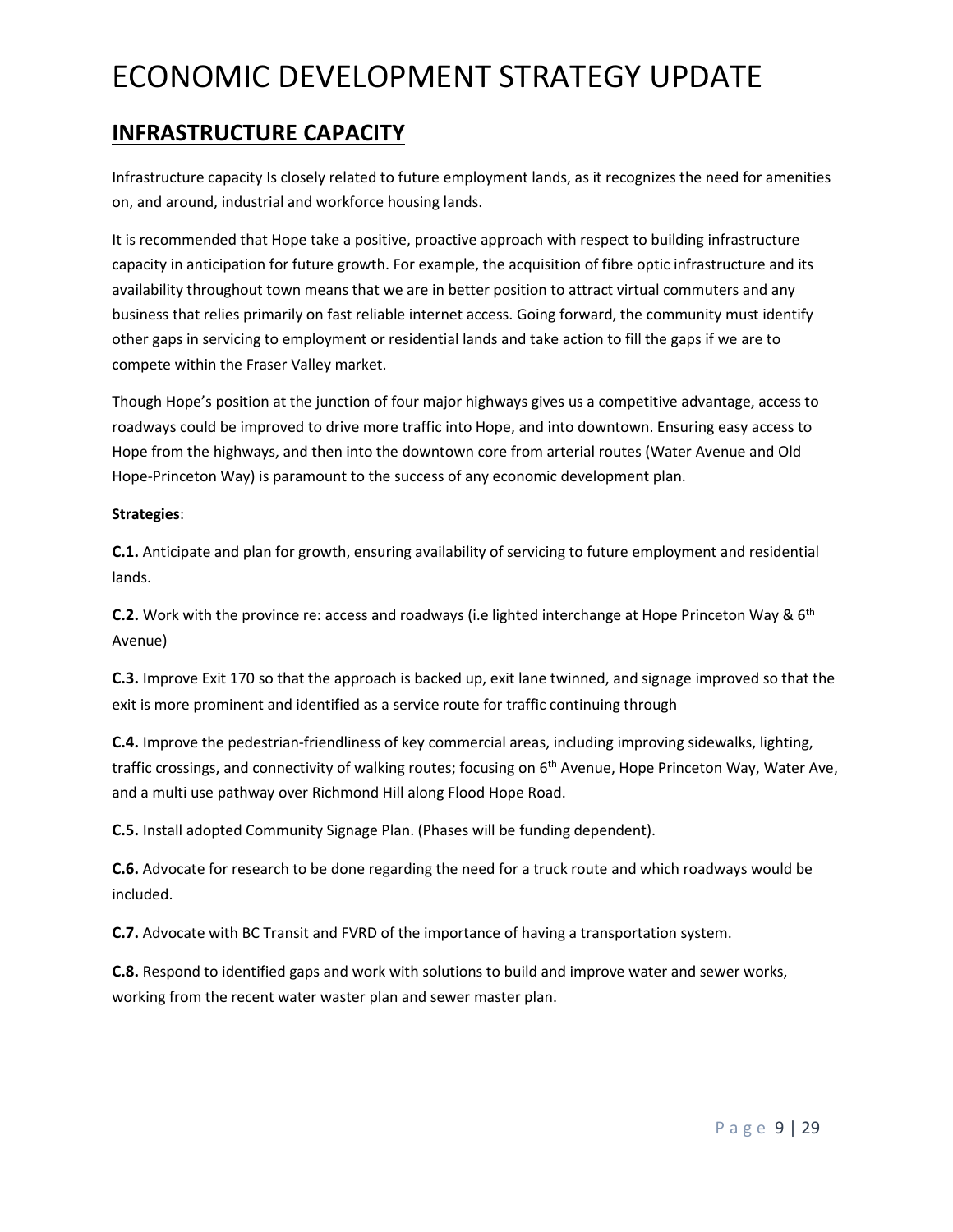## **DESTINATION DEVELOPMENT**

Destination development is the strategic planning and advancement of defined areas to support the evolution of desirable destinations for travellers, with a sole focus on the supply side of tourism, by providing compelling experiences, quality infrastructure, and remarkable services to entice repeat visitation. [\(https://www.destinationbc.ca/what-we-do/destination-management/destination-development/\)](https://www.destinationbc.ca/what-we-do/destination-management/destination-development/)

Destination development initiatives will be supported by the Five-Year Business Plan and annual One-Year Tactical Plan, developed by the Hope, Cascades & Canyons Destination Marketing Organization; and through the collection of the Municipal & Regional District Tax.

### **Strategies**:

**D.1.** Create a Mountain bike tourism development plan

**D.2.** Continue to support Hope Mountain Centre for Outdoor Learning on execution of Trail Development Plan.

**D.3.** Experience the Fraser – Support and participate as funding and resources become available. Destination development committee has been activated through Destination Marketing Organizations (DMO's).

**D.4**. Advocate with the District of Hope for the creation of a Parks and Recreation Access Plan

**D.5.** Advocate for the need to build a multipurpose & cultural centre

**D.6.** Create a Downtown beautification report

**D.7.** Continue to engage and advocate for the Fraser Valley Destination Development Committee as well as the Fraser Canyon Destination Development Committee

**D.8.** Review Destination BC's provincial destination development plans and align Hope's initiatives where applicable.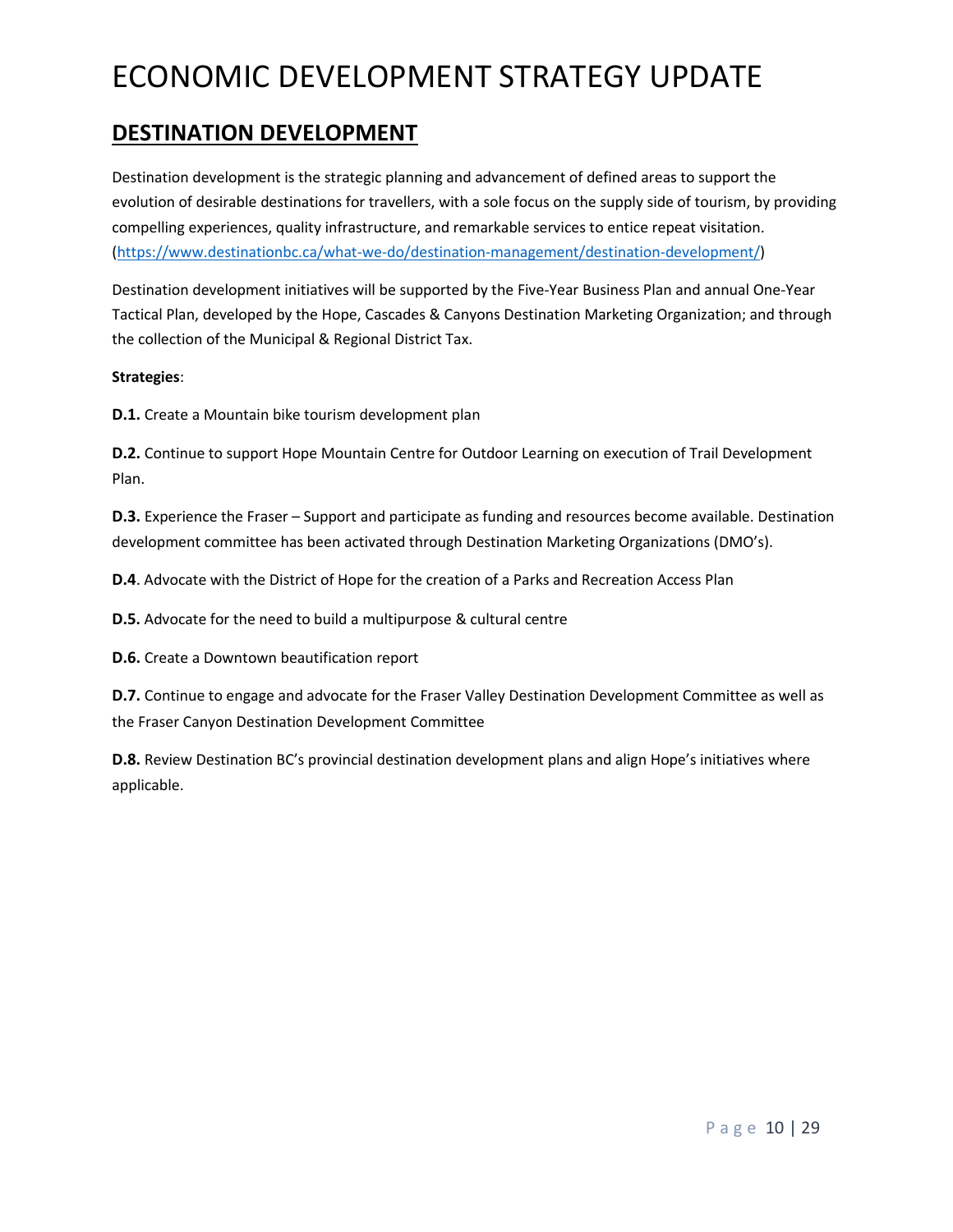### **STRATEGIC PLANNING AND INTEGRATION**

Several organizations and stakeholders in the community are engaged in ways that have an impact on Hope's economic development goals. The greatest opportunity for success in achieving economic development goals is through collaboration in the community. To this end, it's recommended that organizations involved in any aspect of economic development – the District of Hope, AdvantageHOPE, and the Chamber of Commerce, among others – ensure some level of coordination of strategic initiatives between the different organizations in order to maximize overall effectiveness and reduce any duplication of efforts.

Planning documents including the Official Community Plan, the Brand Book, the Economic Development Strategy update, the Zoning Bylaw, the District of Hope's Strategic Plan, Signage Plan, Trails Master Plan, and AdvantageHOPE's annual Work Plan should be integrated and aligned with each other.

As the community and its goals evolve, the structure and geographic area served by AdvantageHOPE may be reviewed and modified to meet the changing needs and goals.

#### **Strategies**:

**E.1.** Initiate community-wide annual Integrated Strategic Planning process

**E.2.** Ensure business zoning, service, infrastructure and permitting issues are considered through OCP Process engagement, including more innovate and flexible zoning designations that would allow for increased light industrial/flex live/workspace development

**E.3.** Increase integration and consistency across OCP, Economic Development Plan, Tourism Development Plan, Branding, and annual strategic planning

**E.4.** Produce a communication plan that supports the roles of the District of Hope, AdvantageHOPE and the Hope Chamber of Commerce; and allows for clarity in identifying each individual organization's role in economic development.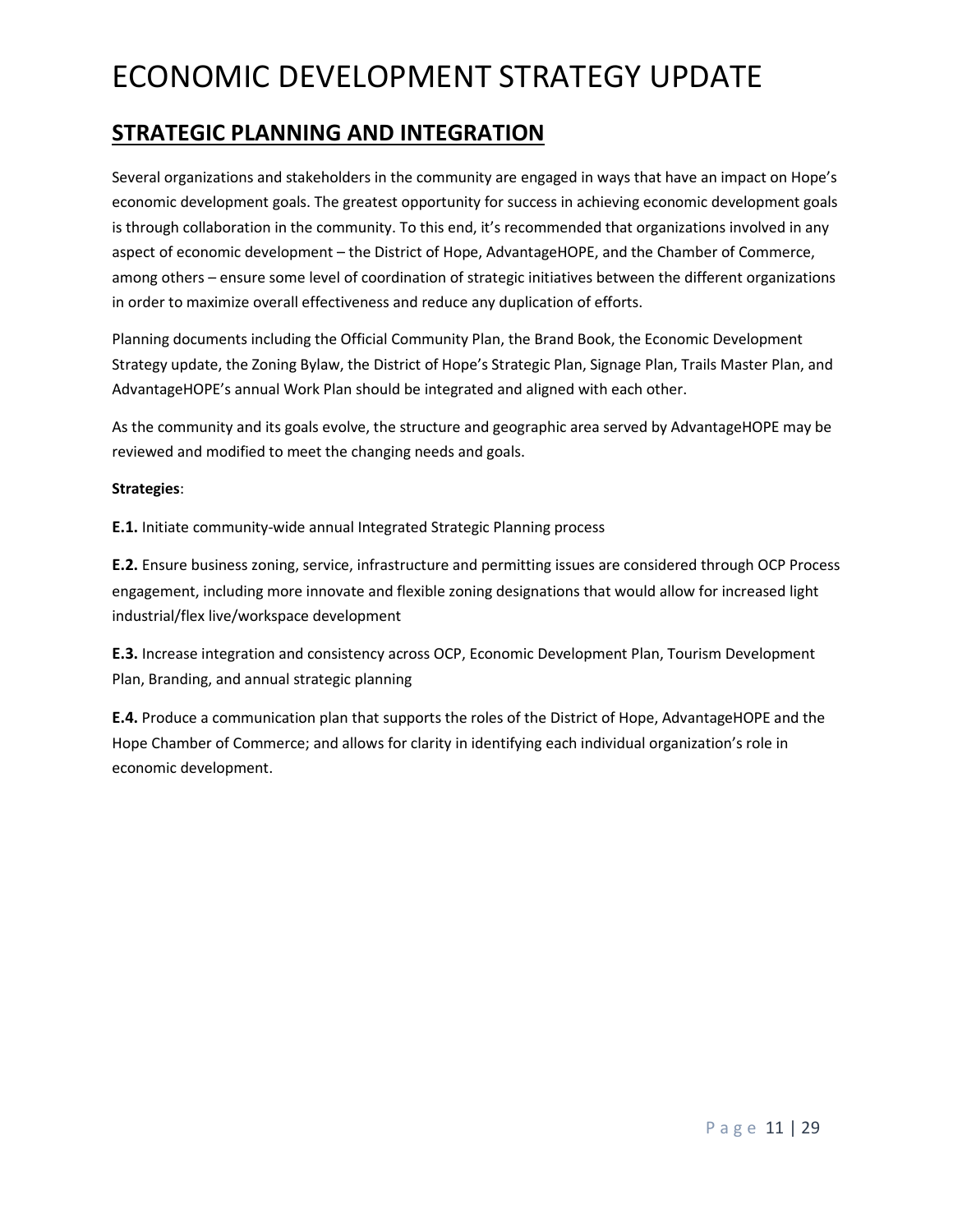## **COMMUNITY COMPETITIVNESS**

A community's competitive position is a function of internal and external factors. Internal factors, including strengths and weaknesses of the economy, are local factors that are generally subject to influence or change. External factors include opportunities and threats. The perception of a location can be a critical factor in influencing businesses or individuals to locate to, invest in, or visit a community.

Hope sits at the junction of multiple communities who are also looking to attract investment dollars. It is important for the community to understand exactly which strengths and weaknesses we share with similar communities not only in terms of attracting new business, but also as it relates to retaining and providing expansion opportunities for existing local businesses.

Community competitiveness is not limited to the business climate; it is the ability of the community as a whole to attract and retain business. It includes factors like access to market, amenity availability, and support services in the community.

One of the great assets that Hope has to offer is its strength within the local volunteer base. Volunteer efforts should be valued for their ability to make a big difference for a small community like Hope, and recognized for how they can offer a distinct competitive advantage.

Hope has a long history of delivering a remarkable experience to visitors from all over. Given its strong ideal location and the collaborative community goal to become a recognized tourism destination, initiatives that bring awareness and training to the community will help build the brand of outstanding hospitality and exceptional customer service. This will help to attract the attention of visitors, cooperative marketing partnerships, and Destination BC -- putting Hope in the forefront of tourism in BC.

### **Strategies**:

**F.1.** Benchmark key indicators across a comparable set of communities

**F.2.** Support significant local volunteer efforts

**F.3.** Offer Destination Ambassador training annually to all businesses. This will support our efforts to be outstanding hosts and delivering exceptional customer service.

F.4. Capitalize on market changes or developments that create an unplanned competitive opportunity (e.g., Trans Mountain Pipeline, BC Hydro power smart initiative for Hope)

**F.5.** Continue to work with Hope Food Collective on an as-needed basis

**F.6.** Support local artists in the creation of distinctive artwork for public spaces that accentuates Hope's scenic attributes.

**F.7.** Advocate for the improvement of a diverse transportation system to neighbouring communities that includes a shuttle service for seniors and groups with mobility concerns.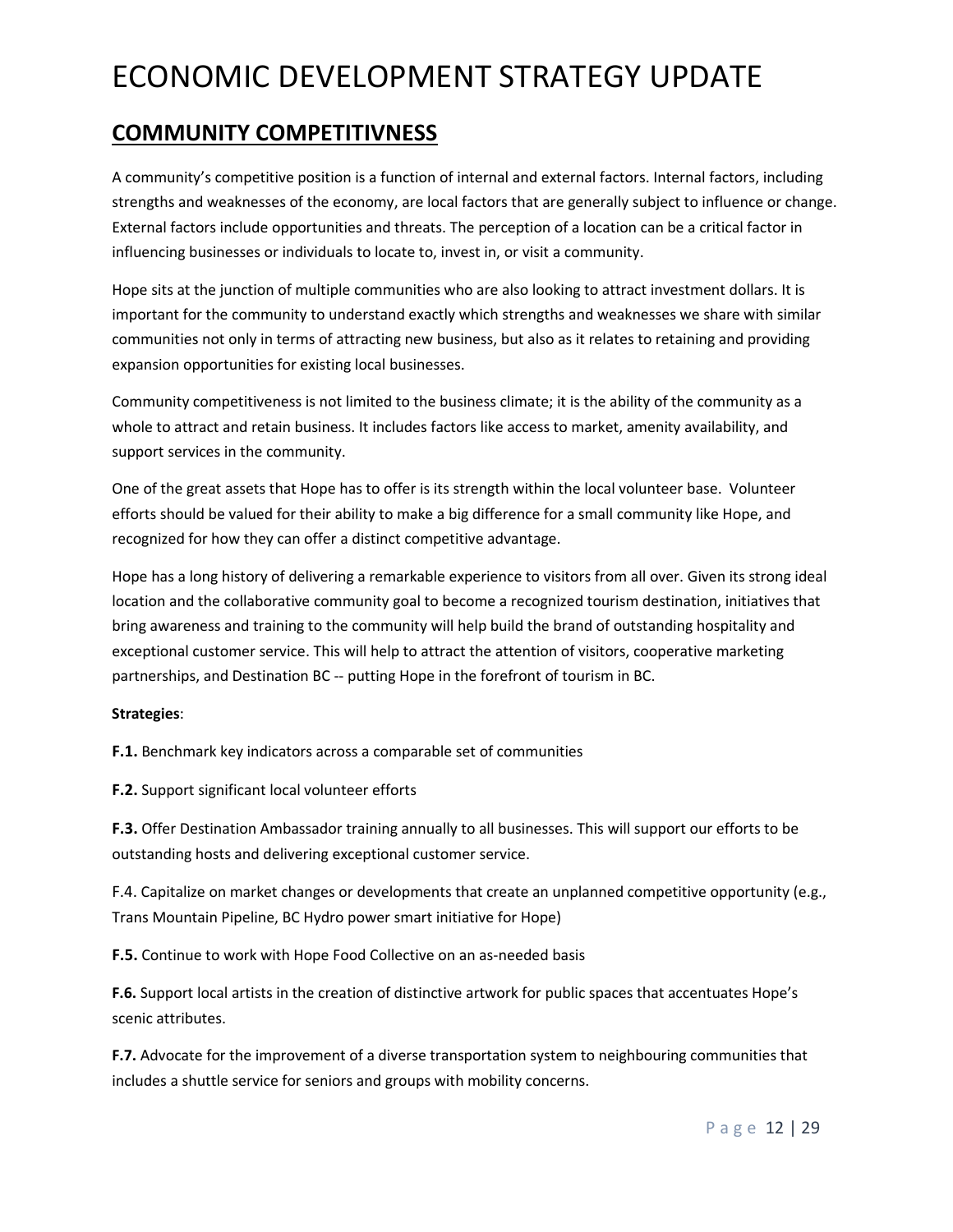## **WORKFORCE DEVELOPMENT AND AVAILABLITY**

Workforce development efforts aim to improve the quality and skills of the workforce, help businesses meet their human resource demands, and provide channels for businesses and workers to connect. Workforce development organizations leverage their resources to improve basic skills (e.g., Literacy and Math), hard skills (e.g., Welding and IT certification), as well as soft skills (e.g., work ethics and attitude). Importantly, if a major employer closes its doors, workforce developers can assess the transferable skills within the employment base and help workers find gainful employment.

#### **Strategies**:

**G.1.** Facilitate bringing essential skills training to Hope

**G.2.** Promote workforce readiness initiatives to support provincial and municipal strategies

**G.3.** Research what is available in neighbouring communities that could be brought to Hope to benefit our community

**G.4.** Continue to work with WorkBC to support employment programs

**G.5.** Seek to sustain a population sufficient to maintain existing public schools by promoting housing, amenities, and services for families with children in all neighbourhoods with the production of the "Moving to Hope" Investment package and website landing page

**G.6.** Identify gaps in post secondary education, and promote an engaging Youth engagement program to benefit students.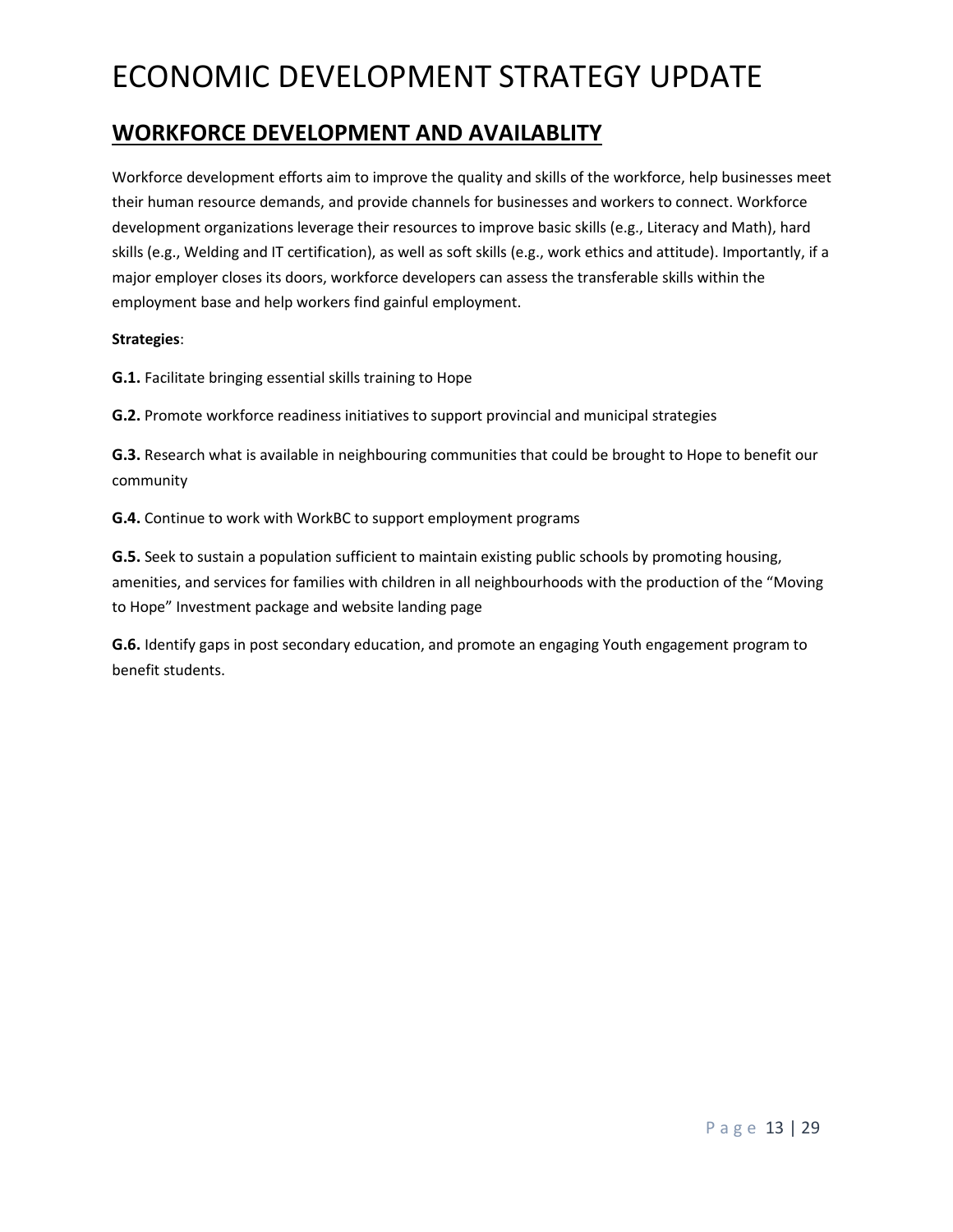### **SUPPLY & DEMAND CHAIN**

Retention and expansion initiatives are an important component to the overall economic development strategy. Some strategies may focus on helping individual businesses grow; however, we can also look at existing business sectors, explore their supply and demand chains, and consider the opportunity for growth in this way.

For example, a burgeoning trades sector may mean more opportunities for companies that supply trades: parts suppliers, equipment distributers, work clothing retailers, etc.

The success of a business retention and expansion program depends on the sustained cooperation of its partners. While businesses know best how to create jobs, invest, and produce profits – ultimately expanding the tax base – the government brings a broad civic commitment to increasing the quality of community life. While both private and public sectors can work toward these goals on their own, in the area of business retention and expansion, the final product of these two sectors' efforts is often more than they could produce individually.

Through examining successful and growing businesses in Hope and mining the supply/demand chains, we can support existing businesses and develop stronger sectors with more local vertical integration, which will in turn contribute to local sustainability.

### **Strategies**:

**H.1.** Investigate existing industries/businesses in Hope and determine if economic opportunities can be targeted in the supply/demand chains (e.g., Trans Mountain Pipeline)

**H.2.** Identify specific sectors with opportunities to develop ancillary and supporting businesses

**H.3** Align partnerships for Retention & Expansion.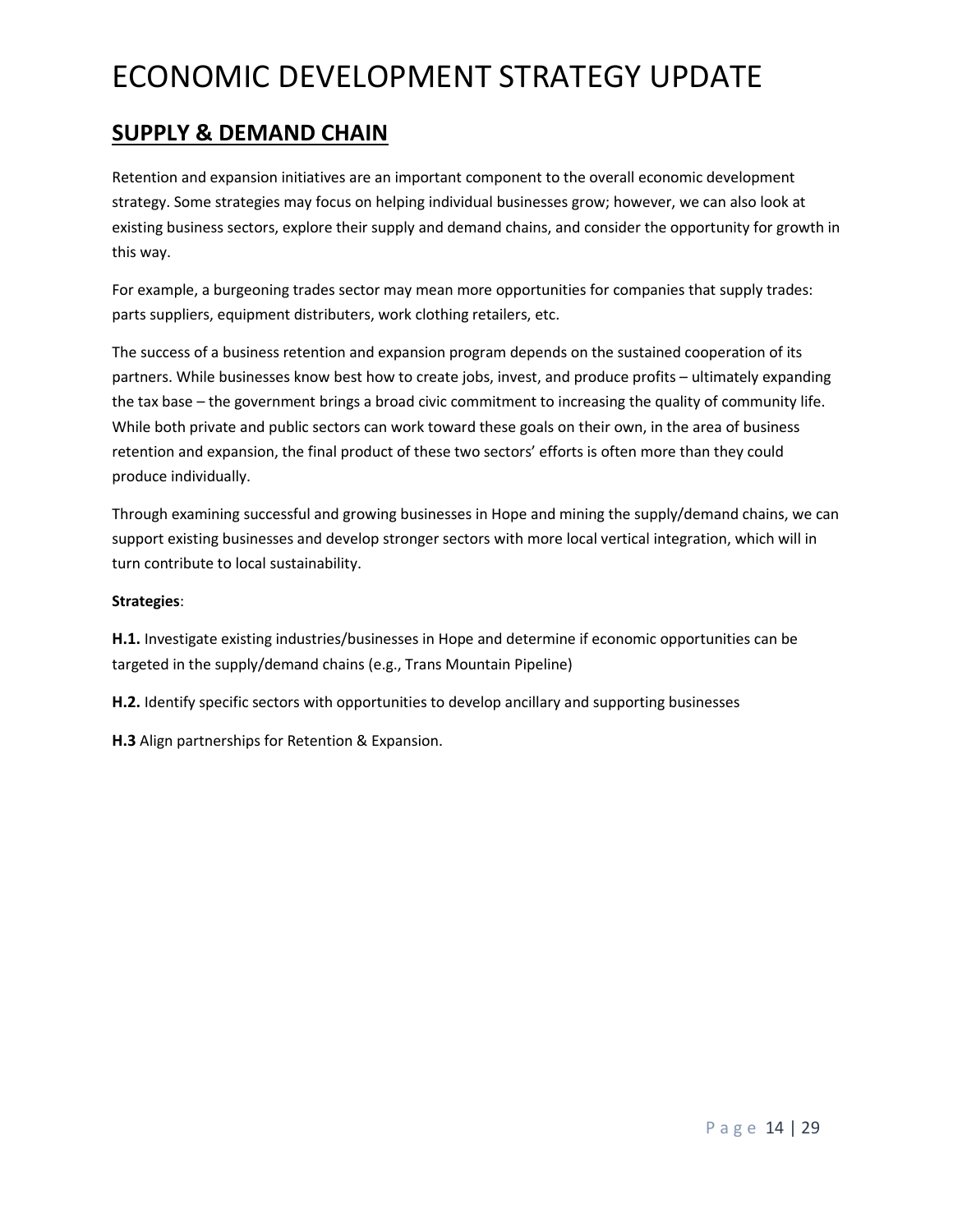### **DOWNTOWN DEVELOPMENT**

A vibrant downtown core has been identified as a strategic priority by the District of Hope. Hope's downtown has been reshaped over the past couple of decades in response to highway redevelopment and easy access to shopping centres in Chilliwack & Abbotsford. The open grid layout, wide streets and sidewalks, and beautiful Memorial Park, all combine to create a strong potential for a renewed downtown that would be more attractive to businesses, shoppers, and visitors.

Visitors every year use Hope as a short stop-over point when traveling between the interior and the coast. One of Hope's challenges is that many of those travellers do not venture into the downtown core, despite the abundance of quality services (e.g., public washrooms, free wi-fi, safe playgrounds, and free parking). An integral part of downtown development will be improved wayfinding signage.

Marketing to retailers and service industries does not differ greatly from marketing to industries and manufacturing. Local Chambers of Commerce, downtown development agencies, and local real estate agencies are most often responsible for marketing to retailers.

Promoting retail requires an understanding of the local community, particularly of the downtown or shopping area. An assessment should include a survey of existing land and building uses, identifying all vacant and unused building spaces; and a survey of parking availability, storefront attractiveness, and public space.

#### **Strategies**:

**I.1.** Investigate the feasibility of a downtown shopping niche(s) in Hope and explore ways in which this can be promoted and developed among existing landlords

**I.2.** Encourage the Chamber to partner and establish a Business Improvement Area for dealing with ongoing downtown issues and solutions

- **I.3.** Develop a downtown concept plan as part of the next OCP, promoting more mixed development
- **I.4.** Develop downtown visitor services and information kiosk
- **I.5.** Identify RV and overflow parking
- **I.6.** Install approved wayfinding signage
- **I.7.** Promote Downtown Hope campaign to encourage community pride and investment
- **I.8.** Complete a Retail Leakage Analysis
- **I.9.** Complete and install street banners with newly developed Downtown Hope logo.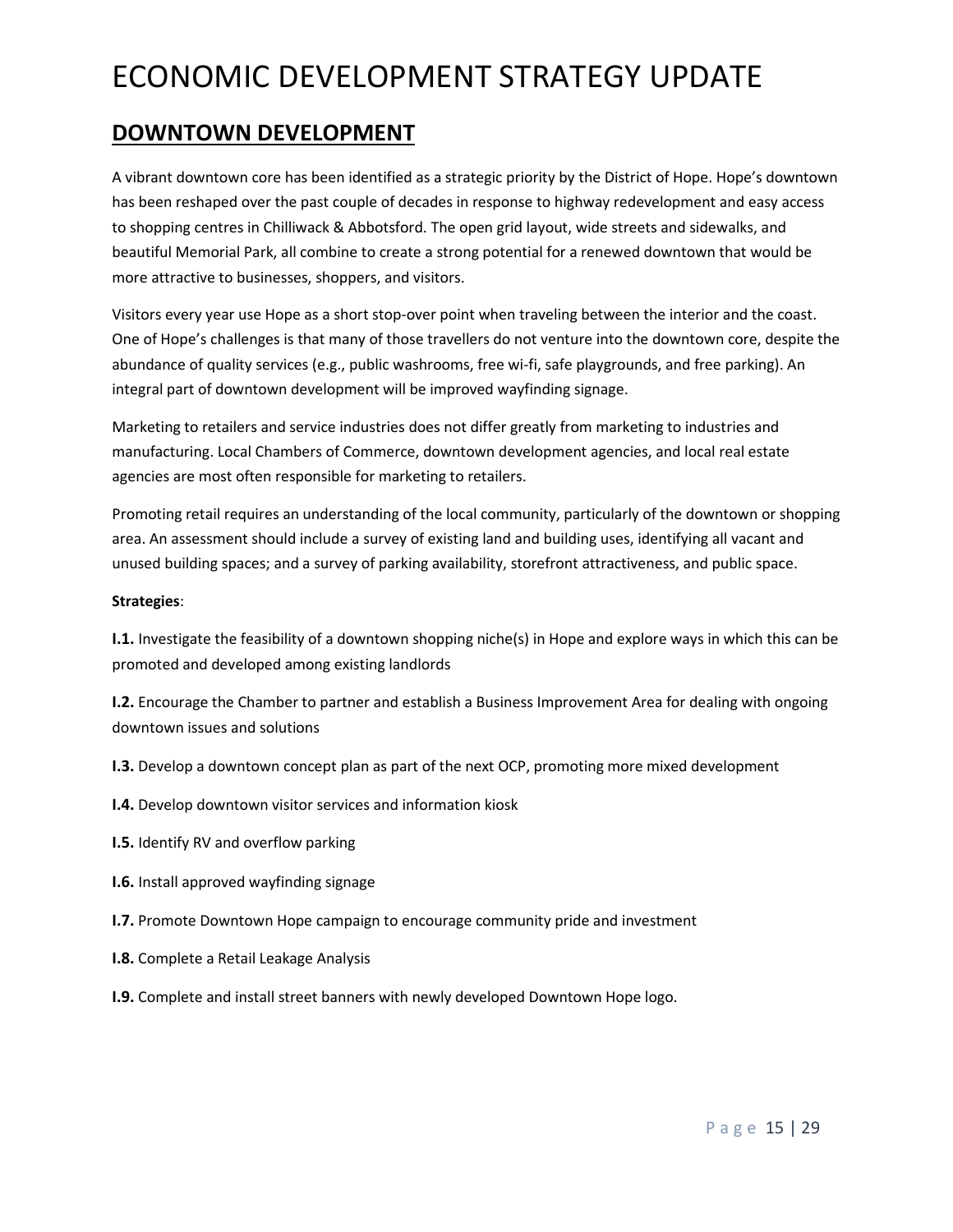### **BRANDING AND COMMUNICATION**

Promotion and branding are the communication functions of a marketing strategy. There are two components to promotion: developing the message and determining the appropriate marketing technique to convey that message. The goal of promotion activities is to elicit a response from the target audience. That response may be an inquiry for further information about the community or a particular site; or a desire to visit the community, to change the perception of the community, or ultimately to locate within in the community.

It is important to audit marketing activities in order to assess what works, what does not work, and to determine which programs should be continued, altered, or discontinued. Regular auditing (every quarter or six months) will help ensure that marketing efforts are effective and cost efficient.

With the completion of the Community Brand Book adopted by Council, the next step is to educate the community about the importance of executing the promises made by the brand. By presenting a professional and unified front, Hope will become a more attractive community for potential investors.

#### **Strategies**:

**J.1** Implement a communications program to keep the community informed of socio-economic events and plan projects

**J.2.** Complete the installation of the Community Wayfinding Signage

**J.3.** Execute a real estate sector marketing and communication program

**J.4.** Pilot a direct recruitment campaign in the Lower Mainland to help generate more interest in Hope among investors and site selectors

**J.5.** Continue to enhance our online reputation through social media and websites

**J.6.** Expand on "Proud to…" campaigns with local businesses and residents: Proud to Live in Hope, B.C, Proud to Invest in Hope, B.C, Proud to Play in Hope, B.C, Proudly Grown in Hope, B.C., Proudly Made in Hope, B.C.

**J.7.** Produce a marketing efforts audit system.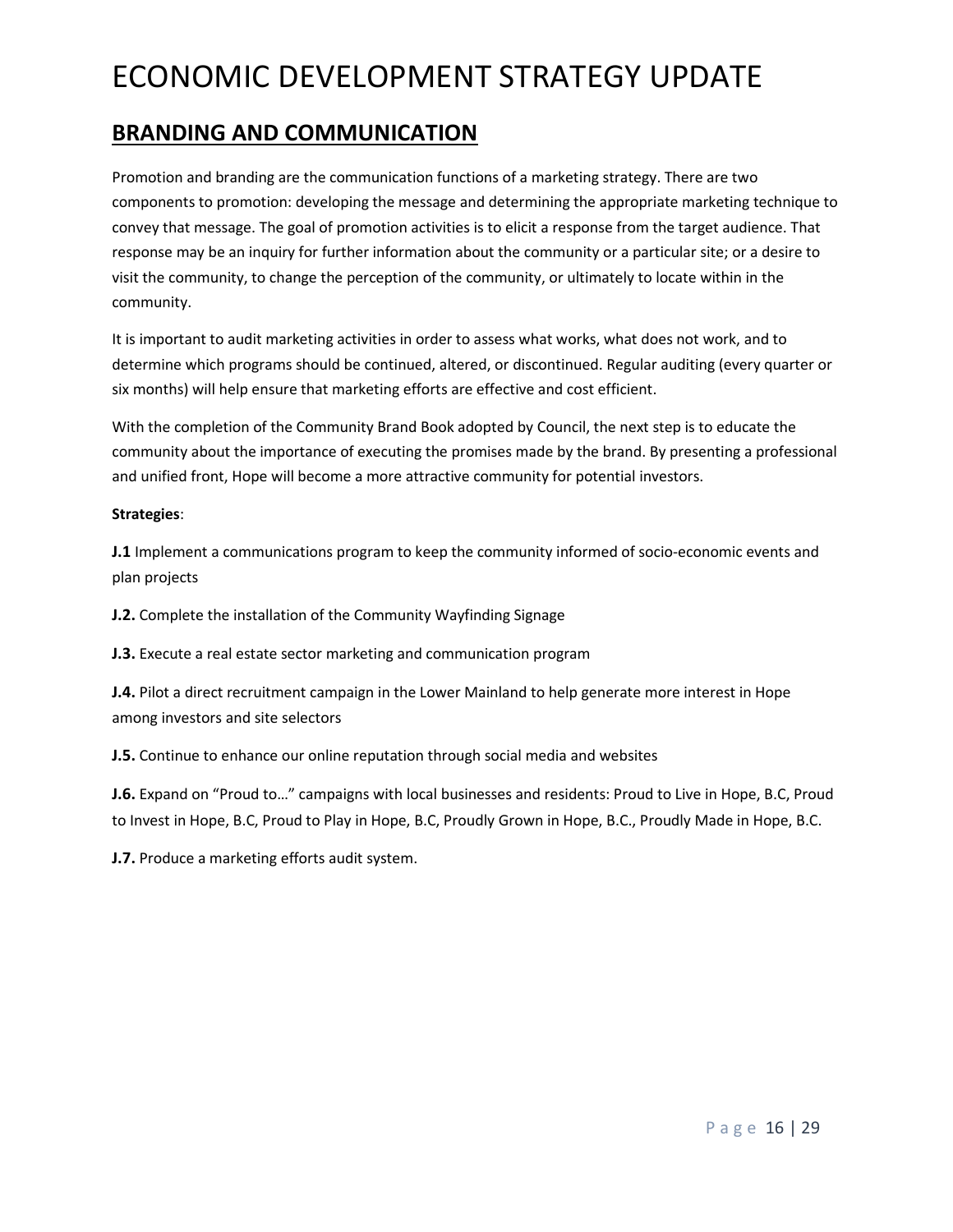## **TOURISM DEVELOPMENT**

One of the most important strategies for Hope is to work with regional partners to promote AdvantageHOPE as a newly developed Destination Marketing Organization: Hope, Cascades & Canyons. As a newly formed DMO, AdvantageHOPE is now the legal entity to collect the 2% Municipal & Regional District Tax on behalf of the accommodation sector. These funds are fully designated for support of tourism marking efforts. The adoption of MRDT will reduce the reliance on the AdvantageHOPE budget for tourism marketing dollars, allowing current resources to be reallocated to other initiatives that further economic diversity.

The formation of the DMO has been critical not just for tourism development, but for other aspects of development in Hope. Any form of marketing has spinoff effects beyond the primary intended audiences. Tourism marketing may be targeted at visitors, but it can be extremely influential in attracting capital, investment, companies, and new residents.

### **Strategies**:

**K.1.** Support Hope Mountain Centre to continue the execution of the Trails Master Plan

**K.2.** Continue to enhance the current marketing efforts through the visitor guide, website, social media, print, trade shows, etc.

**K.3.** Align efforts with Provincial strategies

**K.4**. Maximize uptake of Destination BC cooperative marketing funding

**K.5.** Continue engagement with cooperative marketing partners (Route 7BC, Fraser Valley Group, Hope, Cascades and Canyons tourism)

**K.6.** Implement the One-Year Tactical Plan and Five-Year Tourism Business Plan

**K.7.** Provide governance of the Tourism Advisory Committee

**K.8.** Continue to engage and support the Fraser Canyon Destination Development Committee.

**K.9.** Continue to engage and support the Fraser Valley Group/DBC Destination Development Committee

**K.10.** Work towards application to become a designated Resort Municipality.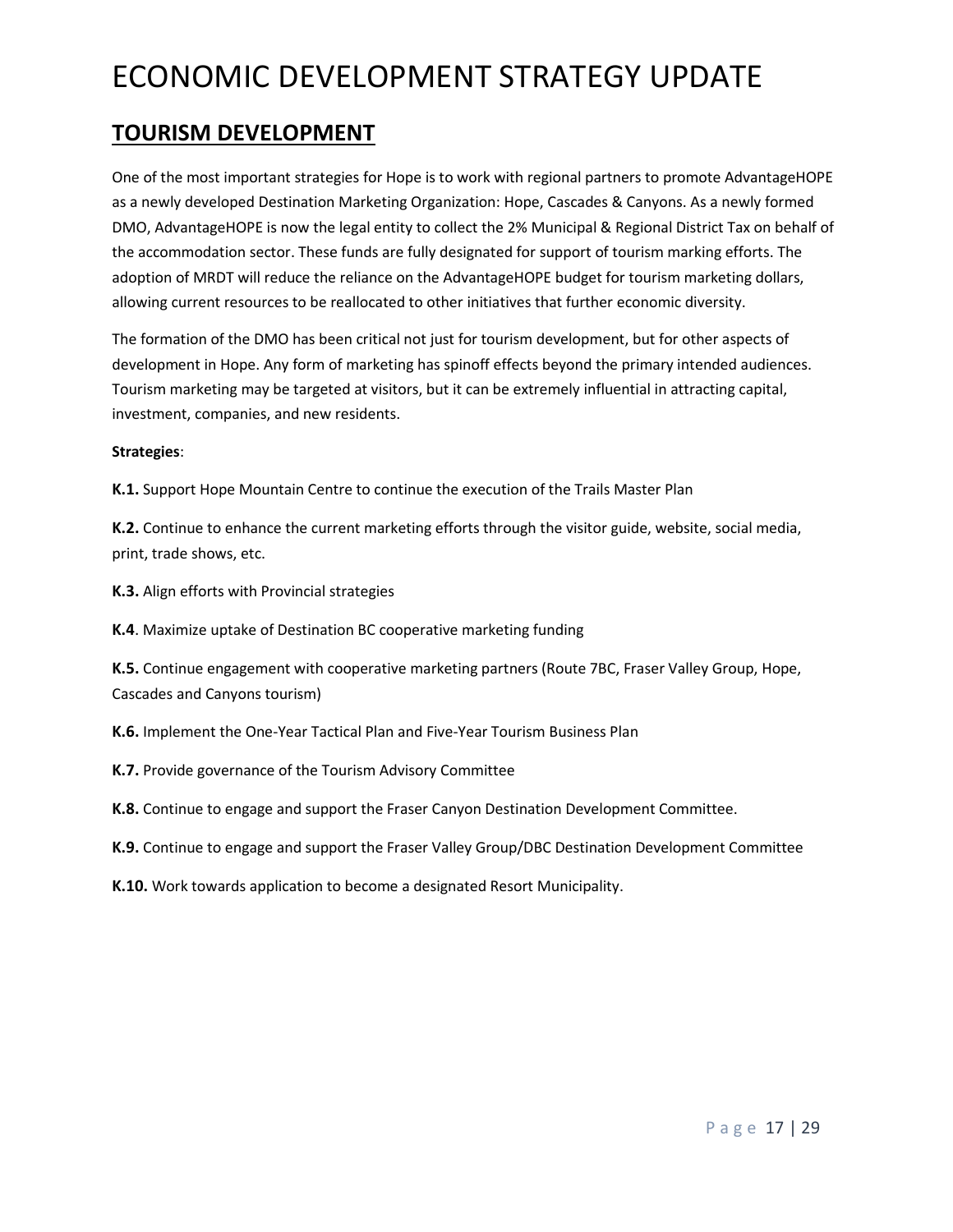## **ACCESS TO OPPORTUNITY**

There are several provincial resources with which AdvantageHOPE can engage to make sure that Hope is represented to its full potential. By ensuring that potential opportunities in Hope are widely advertised and that stakeholders in Hope know where to gain information about opportunity, the community can improve its ability to attract quality business.

Hope must look for economic growth from outside investors or the acquisition of new residents. As such, increasing access to industrial opportunities for out-of-towners is integral for the success of economic development.

### **Strategies**:

**L.1.** Update the industrial property database and prepare a site location assistance program to assist with all property inquiries

**L.2.** Create a development and marketing program to increase awareness of, and absorption of, Hope industrial and commercial properties.

**L.3.** Encourage local businesses to work with Venture Connect (Community Futures)

**L.4.** Participate in (populate and keep current) Opportunities BC and Invest BC websites

**L.5.** Develop informational materials and packages (e.g., Proud to Invest in Hope BC package, Moving to Hope BC package) that can be used to respond to opportunities when they arise. Ensure ongoing alignment of print and online formats.

**L.6.** Once Investment marketing packages are complete, educate locals about the package and distribute it to local realtors, developers, Chamber of Commerce, District of Hope, etc. for further distribution.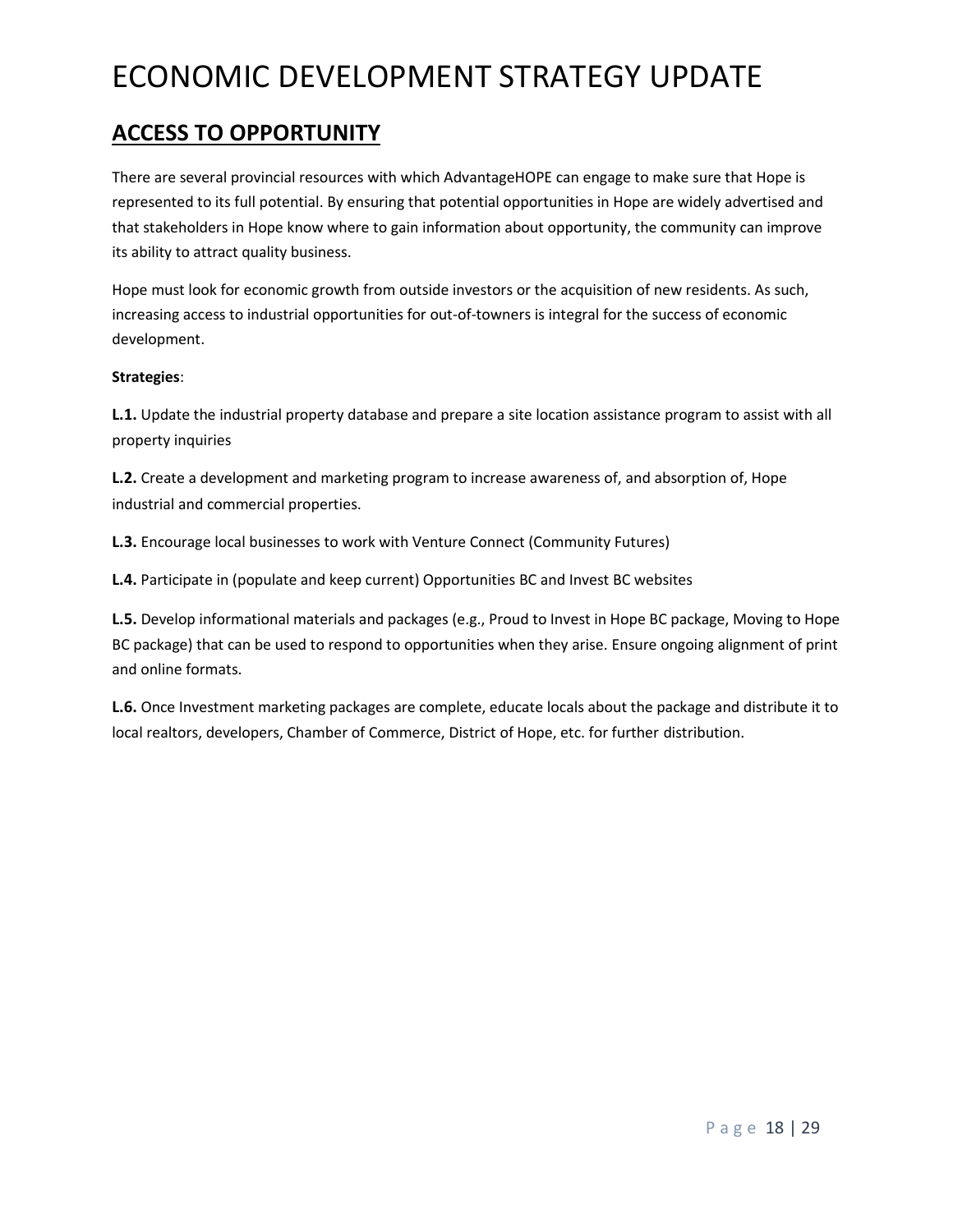## **RESEARCH AND INFORMATION**

Hope is overwhelmed by anecdotal information regarding the state of business in the community but suffers from a lack of empirical data. A concerted effort must be made to gather data related to habits of residents and potential investors.

Collecting, interpreting, and disseminating data and information is a vital economic development function. An up-to-date data repository is critical for understanding the community's services, assets, and shortfalls and is a foundation for carrying out public and business relations. The role of economic development is primarily that of the information broker, creating a conduit between information providers and clients. Data and information designed as strategic intelligence can make the process of economic development more efficient and effective and can serve to attract new forms of business activity. It can be helpful in creating and expanding existing businesses and it can be invaluable in generating interest among outside parties who may be contemplating investing in Hope.

An up-to-date data repository can also be used as an internal resource for planning, decision-making, and monitoring progress. As data and information is researched and made available, additional metrics can be developed, helping to track community and organizational performance.

### **Strategies**:

**M.1.** Conduct annual Business Walks to gather local multi-sector data

**M.2.** Develop a leads and enquiries prospects database that formally tracks all business and development enquiries

**M.3.** Research equivalent communities about how their metrics are obtained.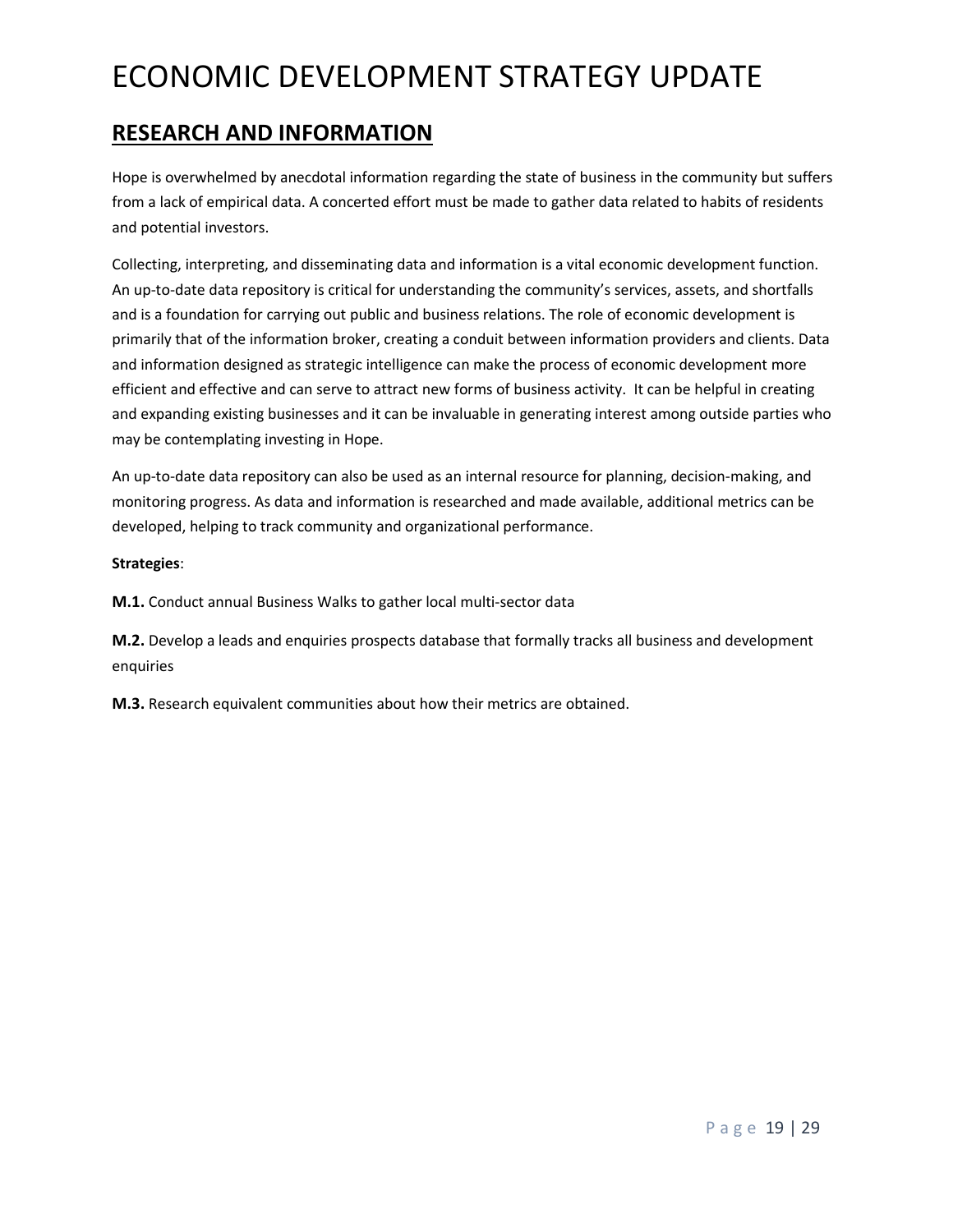## **TARGETED SECTOR ATTRACTION**

Though not generally a direct investor, an economic development organization can contribute positively to moving opportunities forward by helping to create a positive business climate. The primary role is to improve the business climate, promote available opportunities, and ensure that the conditions for development are favourable should a company or entrepreneur decide to investigate further. There are many examples that show that behind the scenes planning has greatly improved the likelihood of an opportunity being realized.

Since 2009, stakeholders have been looking for ways in which to improve the business climate for specific sectors in Hope. By targeting business attraction, Hope is in a position to play a role in its own future (rather than passively accepting any industry). Stakeholders and survey respondents have identified several key industries that would:

**a)** have a positive influence on the economic climate in Hope

**b**) become realistic business opportunities given the land and resources available in the area.

#### **Strategies**:

**N.1.** Continue to develop targeted sector attraction marketing packages (already underway) for both print and online distribution

**N.2**. Support creative class (artisans, crafters, on-line proprietors, web designers, graphic designers, etc.) to become entrepreneurs and develop home-based businesses

**N.3.** Expand on the existing Made in Hope BC virtual market (now operational) to support the creative class; and promote the Proud to…campaign.

**N.4.** Capitalize on our abundant clean water resource through the promotion of clean water industries (craft beer, distillery, bottling/export)

**N.5.** Monitor key transportation trends; i.e. multi-modal transportation

**N.6.** Monitor provincial strategy and opportunities re Liquified Natural gas

**N.7.** Support health services: Hospital, health care, respite care

**N.8**. Encourage amenity development; e.g., resort and tourism attraction development

**N.9.** Promote the growth of environmental awareness and Green Building; communicate the benefits of greener workplaces and their potential to attract new talent.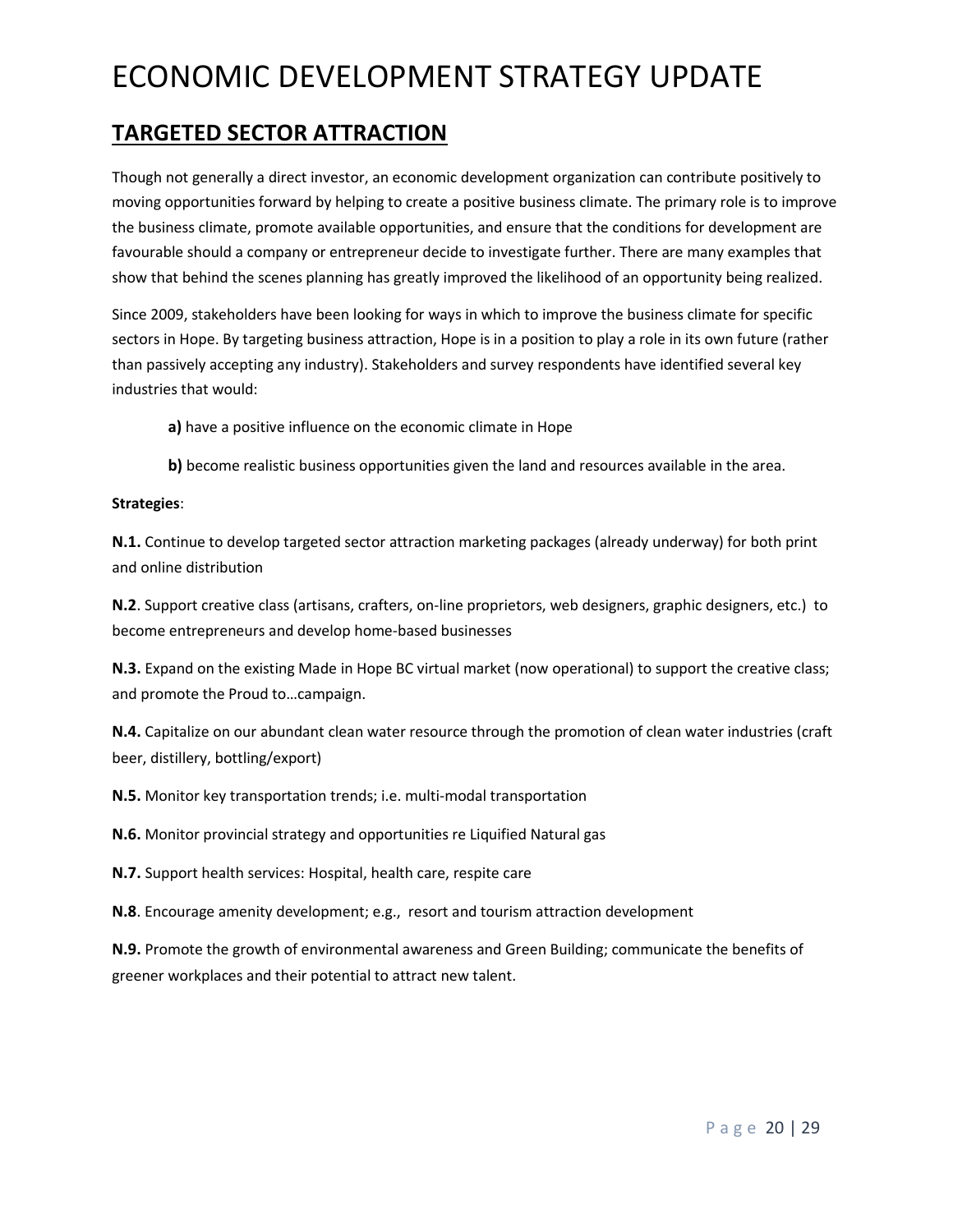## **EDUCATIONAL INSTITUTIONS**

Our cost of living and quality of life factors make Hope an attractive option for students, both domestic and international, and suggest an opportunity to increase and improve educational opportunities in Hope. By establishing strong partnerships with UFV and the School District – as well as targeting the recruitment of vocational/trade training outfits to set up in Hope – the community could create a stronger educational climate. This would not only contribute to labour force readiness in the community but would also attract students to the community.

Because distance education has become more accessible during the recent COVID-19 pandemic, we have an increased opportunity to attract students to our area, where they can embrace the lifestyle while completing their studies. This increased accessibility combined with our fibre optic high-speed internet makes Hope a very attractive community for education/life balance.

Increased educational accessibility also opens opportunities for local high school students to remain in the community while completing their post secondary education: previously, students had to relocate in order to access higher education.

### **Strategies**:

**O.1.** Strengthen relationship with UFV and School District 78 to promote new education and training opportunities in Hope

**O.2.** Target the recruitment of vocational/trades training outfits to set up in Hope

**O.3.** Research local opportunities for affordable student housing.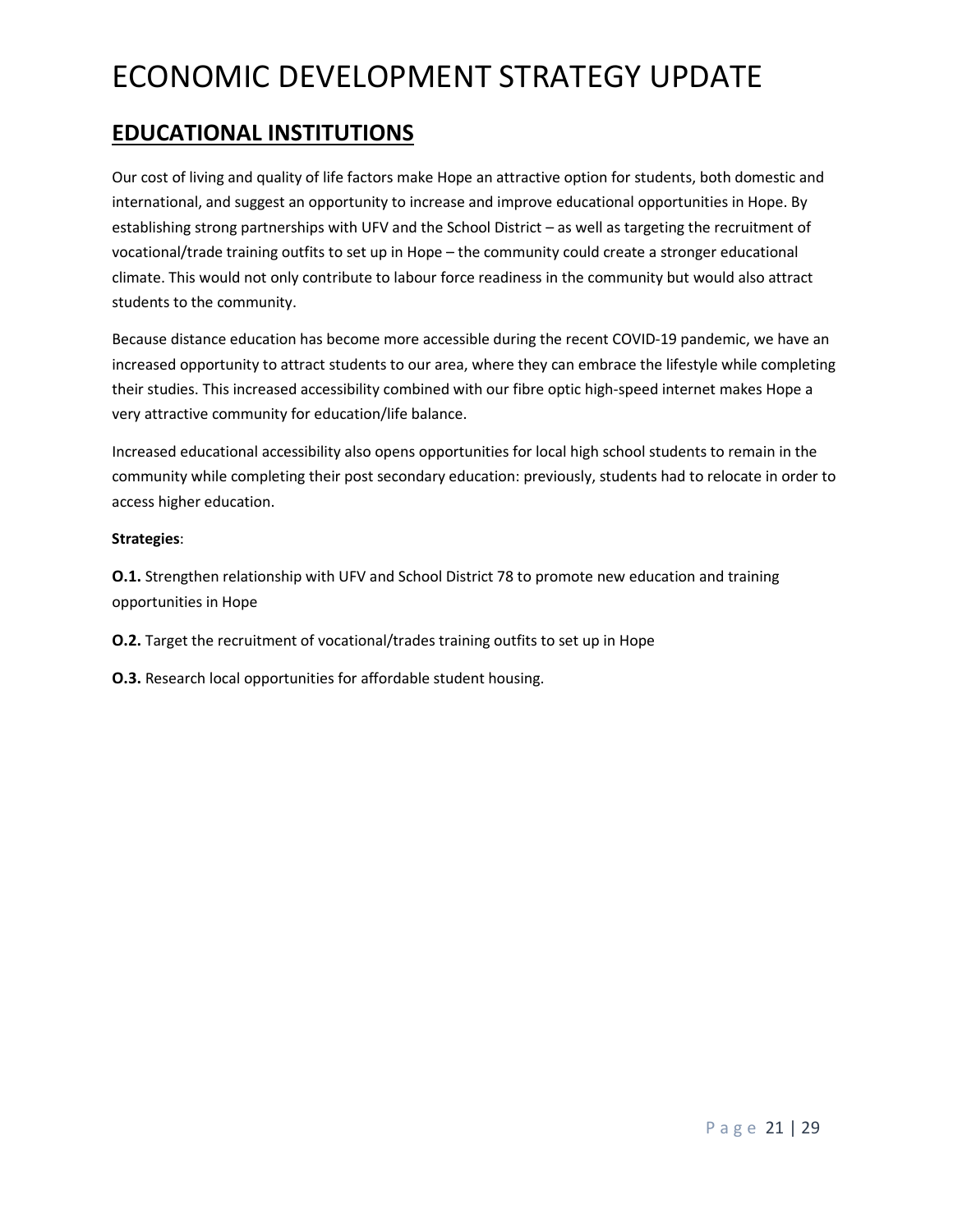## **REAL ESTATE**

Real estate development, whether it is brand new development on a vacant parcel of land, the redevelopment of previously occupied parcels, or the reuse of previously occupied buildings, is a complicated business.

A vast majority of real estate development projects happen through private-sector transactions with private developers acting on supply and demand market forces. What makes the real estate development process for economic development somewhat unique is that development is undertaken in the name of the public interest. Whether the end objectives are job creation, tax base improvement, elimination of blight, or expansion of visitor trade, there is always a balancing act between public and private interest.

Mixed-use real estate development is a growing trend in urban, rural, and suburban landscapes alike. The term refers to combining multiple land uses (e.g., Commercial, residential, transit, etc.) in a single district and even combining multiple uses in one building.

Advancements in technology (e.g., high speed fibre optics) have had a profound effect on the way business is conducted and where companies locate. Thanks to services such as high-speed fibre optic internet, companies are more likely to locate wherever land and office space is least expensive, generally outside of central business districts in major cities and instead in rural areas like Hope.

#### **Strategies**:

**P.1.** Review and advocate for updated local zoning opportunities

**P.2.** Work with the District of Hope to obtain the newly developed land inventory report

**P.3.** Create a communication plan with local realtors to encourage potential investor opportunities as they arise

**P.4.** Work with neighbouring regions to educate realtors about potential investment opportunities in Hope

**P.5.** Educate local realtors on what AdvantageHOPE.ca has available to support their sector, either online or as printed materials

**P.6.** Identify additional tools that realtors and investors will find useful through realtor engagement sessions.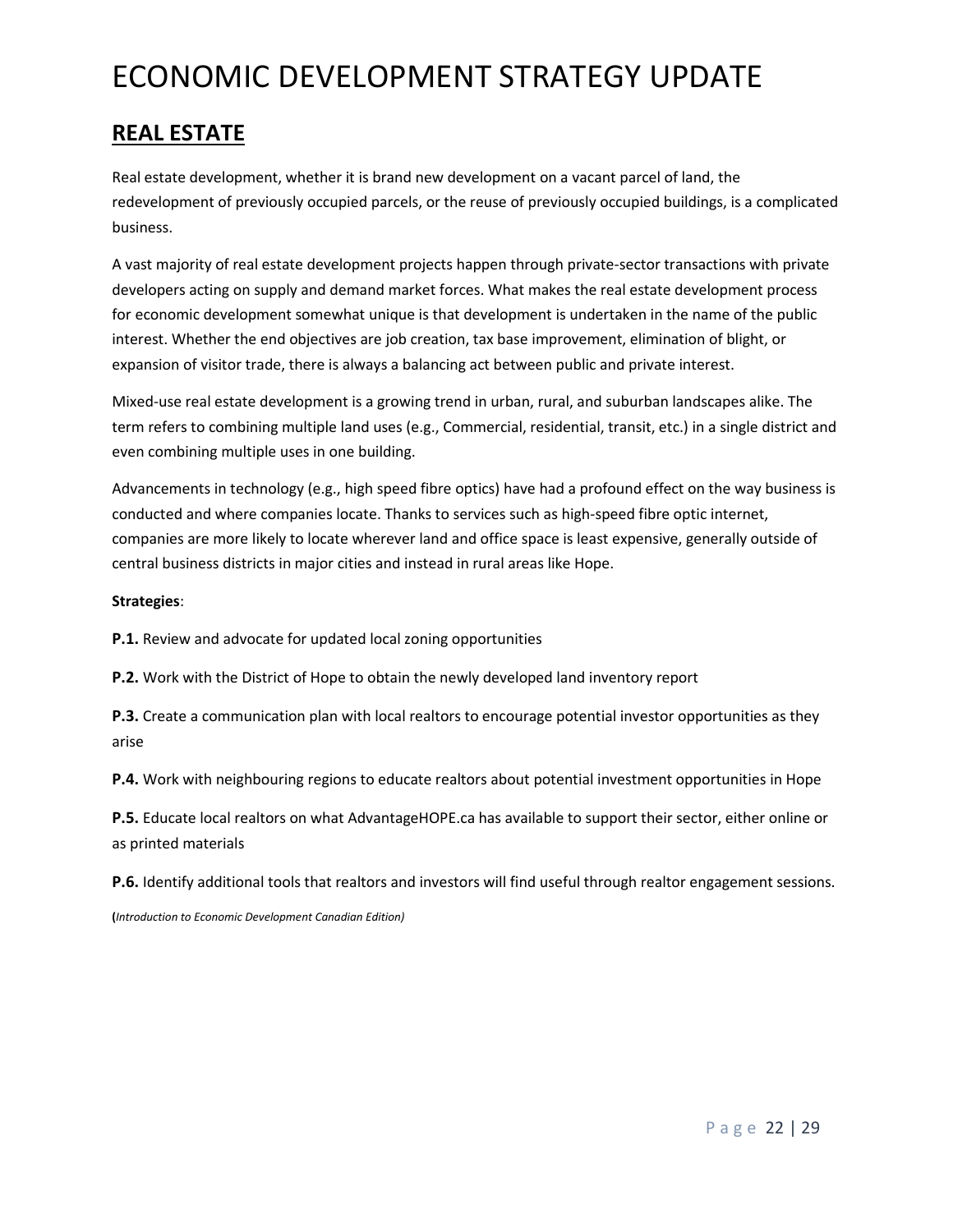### **NEIGHBOURHOOD DEVELOPMENT**

Commercial neighbourhood development focuses on the economic aspects of distressed neighbourhoods (retail sector, market potential, employment opportunities, and available labour force) that can be developed to help neighbourhoods compete and contribute to the local economy.

A variety of factors can affect a residential neighbourhood's performance, including population density, space constraints, public transportation access, and the socioeconomic status of residents. Physical organization is also an important element to consider. Does the neighbourhood have historic or culturally significant structures, or has recent construction largely resulted in a landscape of new development?

Strategies are proactive measures used to encourage neighbourhood stakeholders to improve their community beyond minimum standards. Neighbourhood economic development encompasses community building; place-orientated strategies; business development strategies; and workforce development strategies. When these strategies are used together, the result should be increased wealth in the community, both individually and collectively, as well as a feeling of community connection.

#### **Strategies**:

**Q.1.** Identify the geographical boundaries of our five specified neighbourhoods

**Q.2.** Evaluate the condition of each neighbourhood and identify the flow of capital in the community in terms of Buying power – Leakage – Un-met demand

**Q.3.** Create a neighbourhood development strategy

**Q.4.** Create neighbourhood level data: through mailout, public meeting

**Q.5.** Develop a neighbourhood planning process, involving: Pre-planning – Visioning – Neighbourhood assessment – SWOT – Asset mapping – Physical condition inventory – Neighbourhood economic base analysis

**Q.6.** Create neighbourhood specific marketing tools in both print and online formats.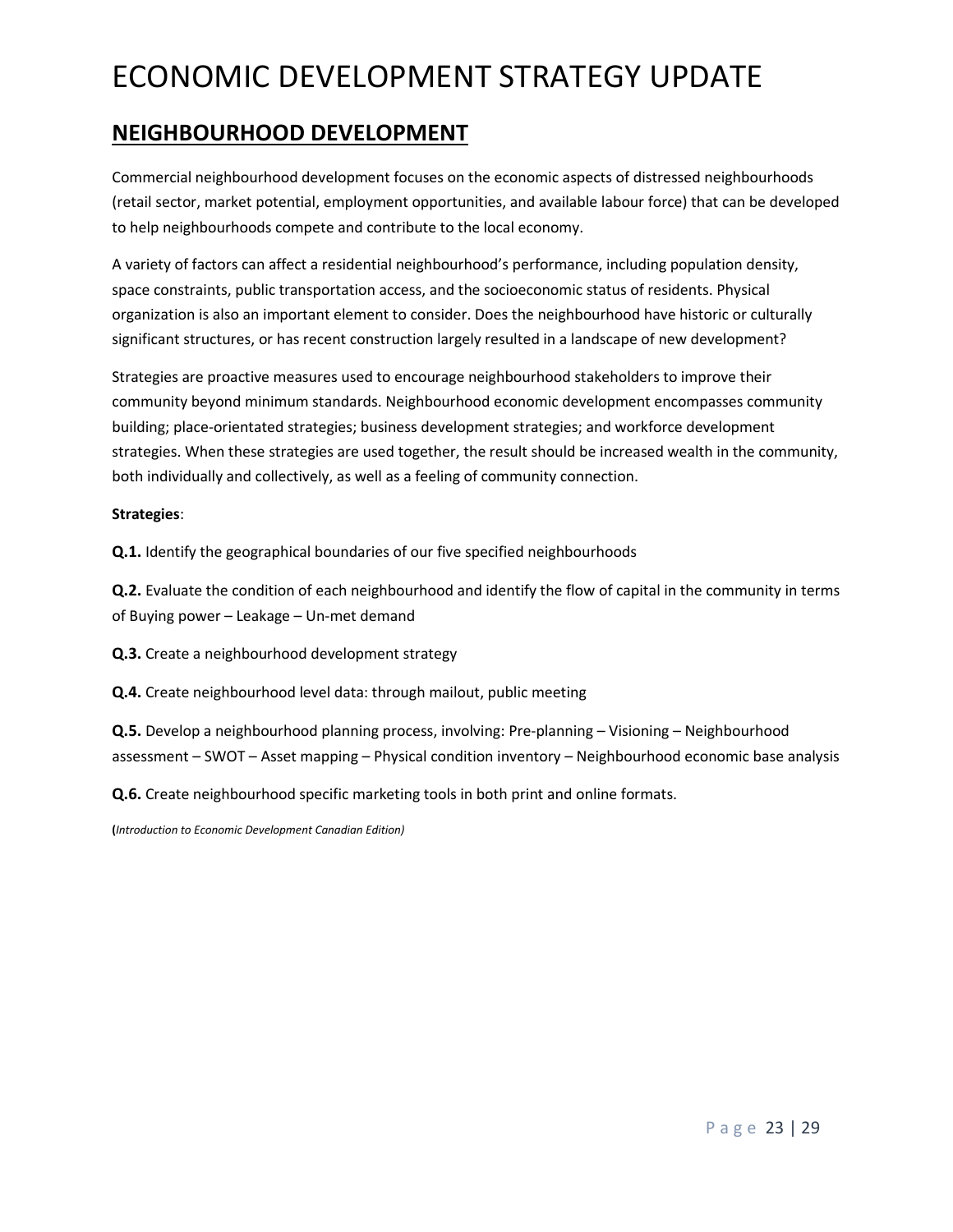## **DISASTER RECOVERY**

Communities can face dramatic social and humanitarian consequences in the wake of a disaster as well as sudden economic losses and dislocation. Not only have disasters become more frequent in recent years, but their impacts have become more costly.

In disaster-impacted communities, it is the role of the Economic Development Organization to partner with the Chamber of Commerce and lead economic recovery efforts by helping local businesses respond to impacts on their employees, their facilities, and their customer and supply networks. All too often, when a disaster strikes economic recovery becomes a piecemeal reaction rather than a planned response. The key is to take steps ahead of time to ensure AdvantageHOPE can stay in touch with local businesses after any type of major incident and to set up a plan of action for disaster response and recovery.

Disasters can take many different forms and the duration can range from an hourly disruption to days, weeks, months, or years.

#### **Strategies**:

**R.1.** Research the District of Hope's Disaster recovery plan to identify their role and where AdvantageHOPE can direct our efforts.

**R.2.** Create a Disaster Recovery Plan, including Mitigation – preparedness – response – recovery.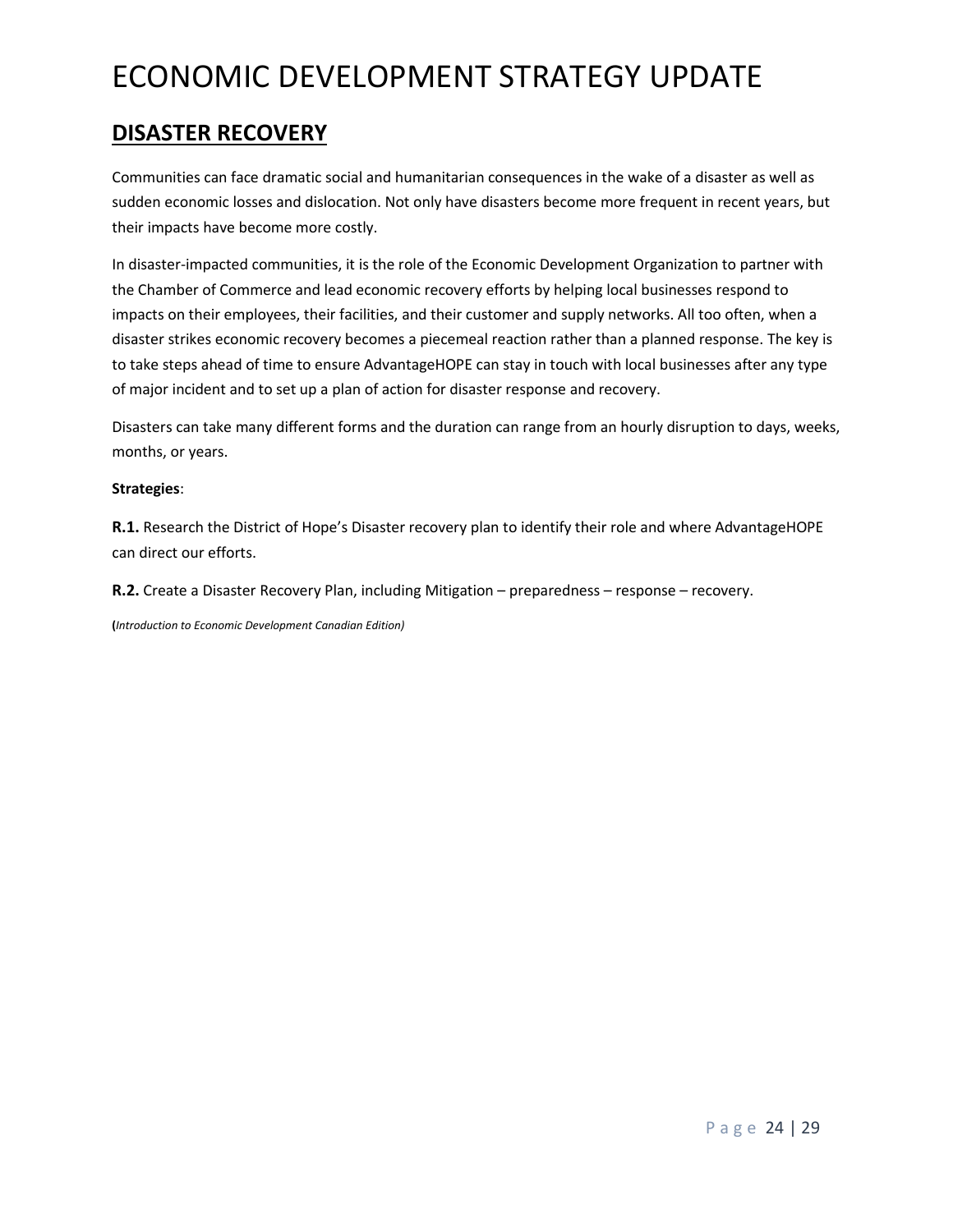### **ECONOMIC DEVELOPMENT OFFICER'S ROLE & RESPONSIBILITY**

In 2019 Council approved an increase in annual funding to support the role of an Economic Development Officer. The ability to hire an additional full-time employee will enable AdvantageHOPE to support both economic development and tourism to its full potential.

If economic development is defined holistically as a process that affects the wellbeing of a community, region, or province and its residents, the role of the Economic Development Officer is to lead that process. In that effort, the officer has two key roles. One is to provide leadership in policymaking. The other is to administer policy, programs, and projects. In order to fulfill this these two roles, the officer must assume the following roles:

#### **Analyst**

In this role, the officer needs to understand the comparative strengths and weaknesses of the local economy. The professional also provides quantitative and qualitive information to decision-makers and policy makers.

#### **Catalyst**

In this role, the Economic Development Officer provides incentives to leverage the investment or involvement of different public or private-sector actors. The practitioner also invokes enthusiasm and excitement within the community to support initiatives.

#### **Gap-Filler**

The Economic Development Officer aids where markets and institutions cannot or will not meet the needs of the community. Public-sector efforts should not supplant the private sector where the private sector is willing and able to make needed investments.

### **Advocate**

The officer speaks out for the well-being of the community and protects the interests of businesses. The professional also moves the strategic planning process along by advocating for the good of the entire community.

#### **Educator**

The economic development professional must teach the general public, which may not be adequately informed about economic development, about the costs and benefits.

### **Visionary**

The Economic Development Officer must be a visionary leader who is willing and able to peer over the economic horizon to see not just what is most likely to happen, but what could be if the community's spirit and resources are focused on catalytic projects that can positively change the community's economic future. This entails some degree of risk-taking if change is to occur.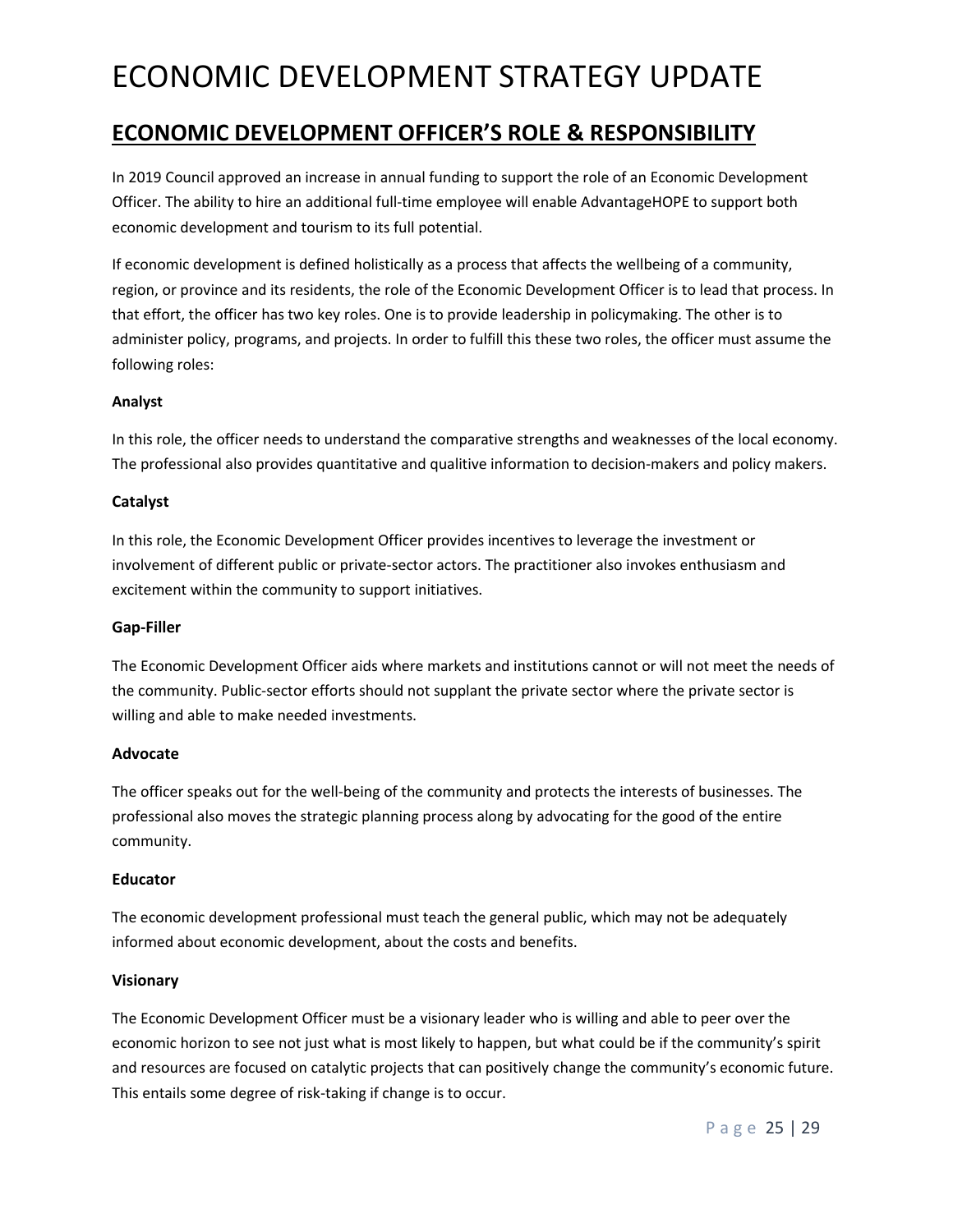#### **Ethics Champion**

The Economic Development Officer must champion ethics. For too long, back rooms have decided the fate of tax abatements and incentives. Officers need to develop a code of ethics within their community, region, and beyond to ensure zero-sum economic development does not decimate the tax base.

At different times and in different contexts the officer will play all of these roles. Major economic development projects and programs require overcoming different challenges with different stakeholders.

The Economic Development Officer alone cannot improve the economic well-being of a community. Comprehensive economic development requires the cooperation of various public and private sectors, agencies, and organizations. EDOs must coordinate between the public and private sectors (e.g., program administrators and private developers) and be aware of what is happening in their communities. Furthermore, the role of the EDO will depend on the mission of the Economic Development Organization and the officer's role within the organization.

The degree to which AdvantageHOPE is successful at promoting economic development depends on our capacity to understand the economy, identify key objectives, and provide leadership in mobilizing the actors and resources of the local economy.

#### **Recommendations for EDOs**

### **1. Select a handful of metrics rather than measuring everything.**

Outcomes should be the main focus of the performance measurement system. Did the efforts of the economic development office result in the creation of additional jobs? How many and of what quality? Is there a measurable increase in taxable assessment and tax revenue?

### **2. The metrics selected should reflect the goals of the organization**

The metrics that you select should come directly from the priorities of your strategic plan. Consider carefully whether your objectives are the creation of new ventures (with the potential for future growth) or new jobs or are they oriented toward diversification to reduce dependence on a single industry? Each of these would have a different set of metrics. "Jobs for jobs sake" is no longer acceptable as a metric if the new service sector jobs are not of the same "quality" as high paying manufacturing jobs lost to outsourcing.

### **3. Include a few activities to show Activity and Outputs**

Some metrics should be included to demonstrate the level of activity and the output of the economic development office (such as inquiries responded to, corporate calls made, project files opened). This shows how busy the office is. This can be particularly useful when trying to get budget approval for more resources.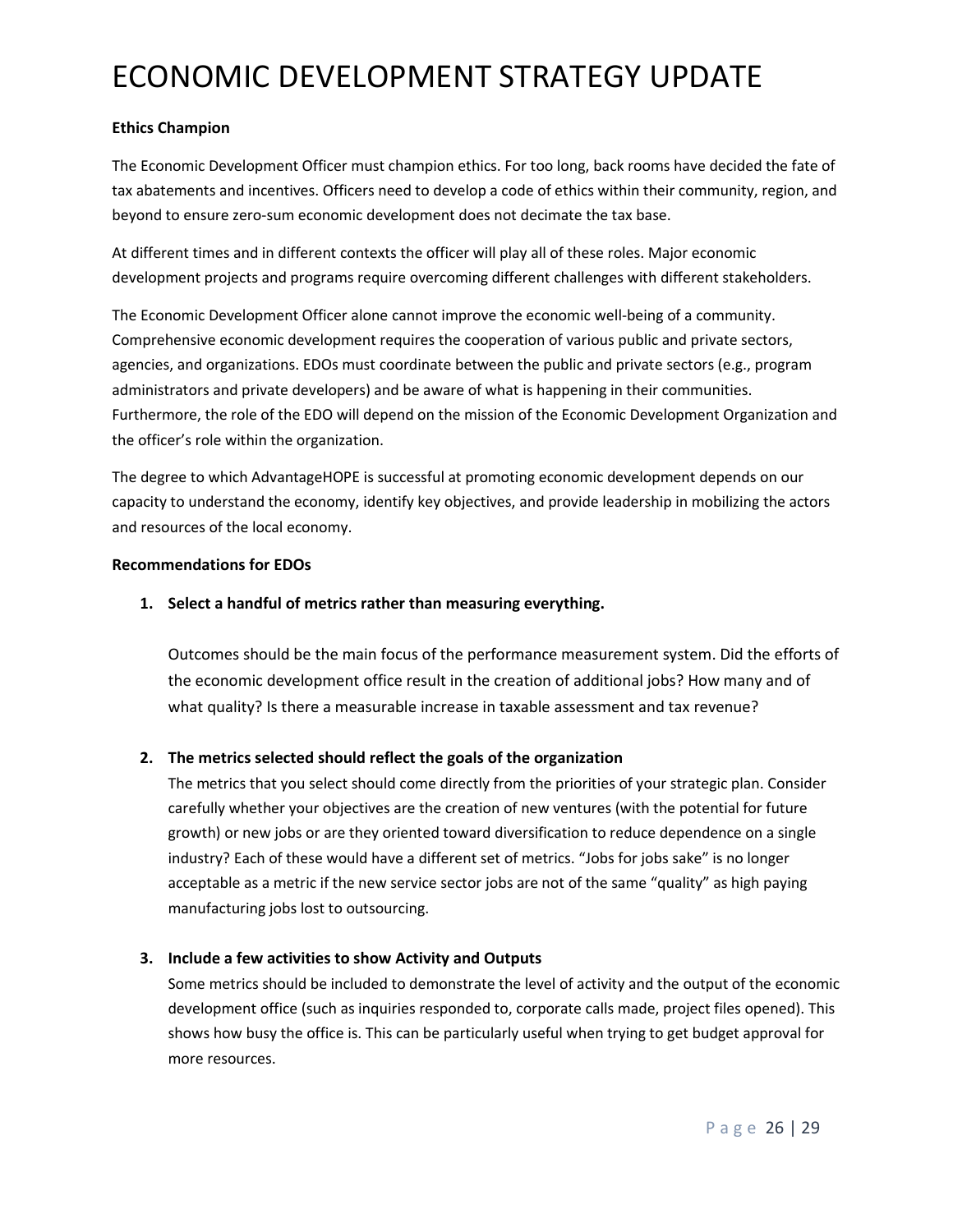Also, the narrative form of reporting described earlier in this report is one means of reporting on 'files in progress" in confidential reports to the CAO or Board Chair without compromising client confidentiality. As previously noted, many economic development projects take time to mature, so it is difficult to report work done today when the results may not be public for another year or more.

#### **4. All metrics must have an identified data source**

In all cases the source of the data used in the metric needs to be identified when the metric is established. Some metrics such as inquiries responded to, files opened or building permits issued are easy to get because they are internal. Others such as changes in overall employment or population levels are only available at the community level every five years through census.

#### **5. Survey your clients**

Hatry and other experts recommend conducting a customer survey to determine such metrics as the number of jobs created, capital investment and -- very significantly -- the level of customer satisfaction. This necessitates the EDO developing the tools to survey clients on an annual basis. A second (and very powerful) benefit of doing this is that it allows the Economic Development Organization to track previous clients, to measure subsequent growth, and to be able to report the cumulative impact of the economic development program over time.

#### **6. Report outcomes over time**

Knowing that the gestation period for many economic development projects can be measured in years, it is also important to report on outcomes over a period of time. The cumulative impact of the addition of 200 jobs each year over a five-year period is very impressive. Not only does the timebased reporting show that "Rome was not built in a day", it helps build an understanding that expenditures for economic development are a good long-term investment for the community.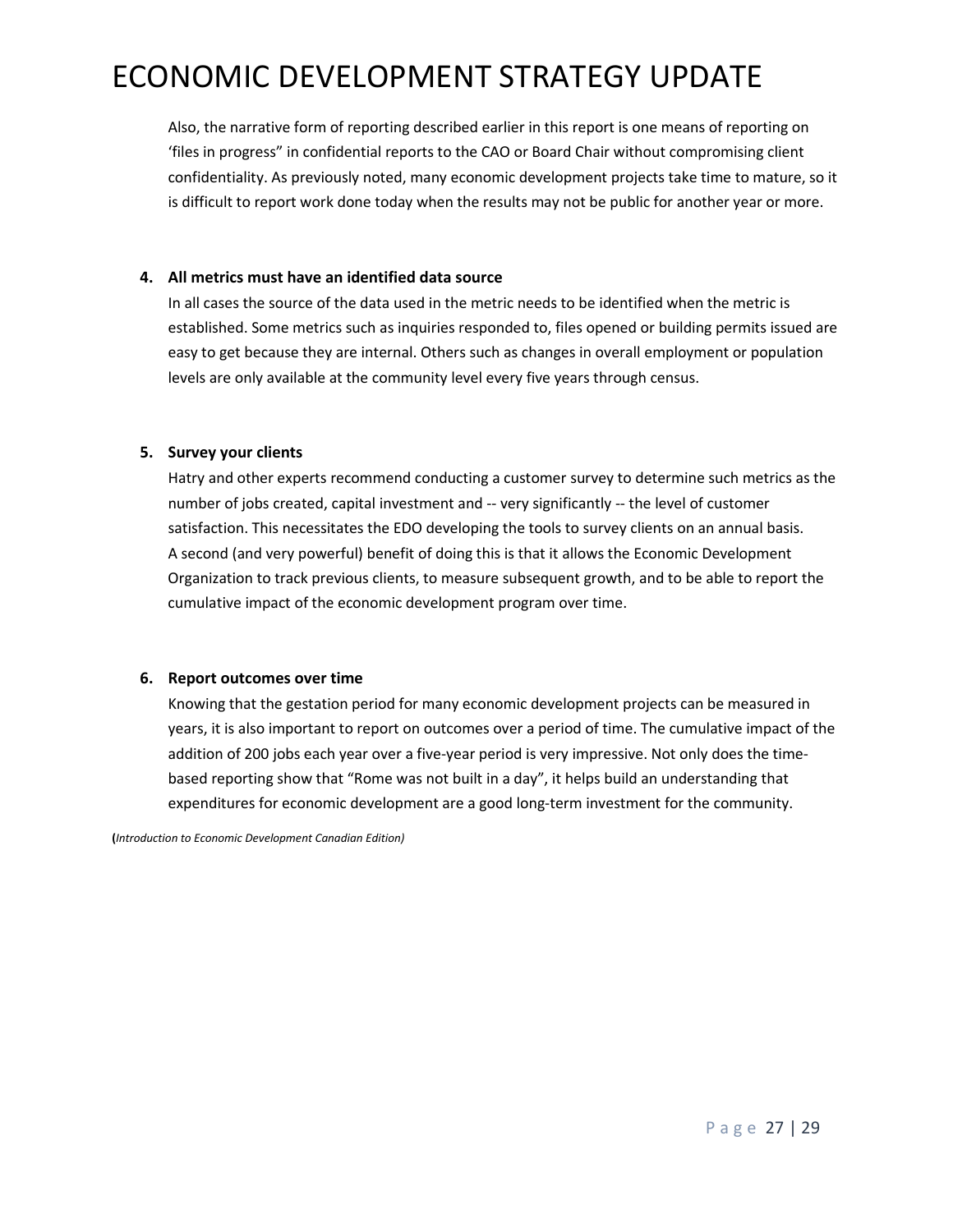## **CONCLUSION**

The District of Hope, through its creation and ongoing support for AdvantageHOPE, has been successful in implementing many of the strategies outlined in the original 2009 Economic Development Plan. Some of the biggest accomplishments include forming AdvantageHOPE and creating all of the organizational structure, policy and governance that goes with it; developing a compelling and magnetic brand that is strongly aligned with the provincial brand; aligning the functions of economic development and tourism development; building strong relationships with community partners and neighbours; becoming a designated Destination Marketing Organization through the approval and collection of the Municipal & Regional District Tax; and building a strong and multi-faceted web and social media platform. Positive recognition of Hope is building, and the solid foundation that has already been built provides an excellent framework from which to continue to develop this newly developed strategy, leading to an even stronger and more vibrant community in the future.

## **LOOKING FORWARD**

This Economic Development Strategy Update is intended to be a planning guide for the next five years. Through the process of completing the previous strategy update, several suggestions and ideas were considered but did not make it into the plan because their scope was beyond the current five-year outlook. The hard work, dedication, and successful completion of the 2016-2021 Economic Development Strategy has supported our readiness to now focus on previous long term goals such as:

- Light industrial/business park development
- Additional Business Improvement Area (BIA) nodes (e.g., Hope-Princeton Way, Water Ave, Sixth Ave)
- Development incentives re: rental accommodations.